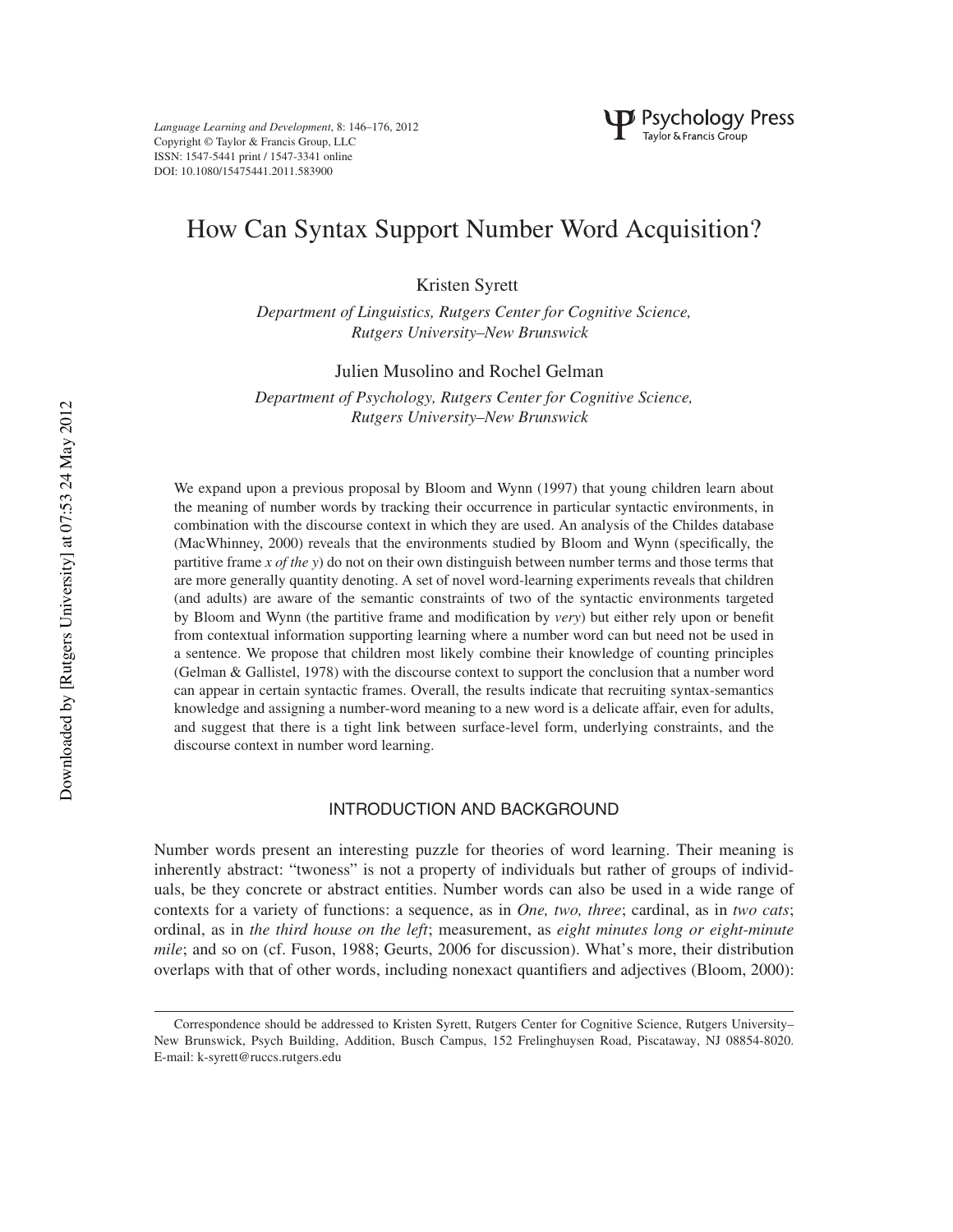*the two*/*many*/*happy girls*. How, then, given this complex and variable picture, do children manage to identify words as number words and acquire their meaning?

Two very different solutions have been proposed for how children go about acquiring the meaning of number words. One is based on the role of a set of nonverbal arithmetic and counting principles identified by Gelman and Gallistel (1978) (hereafter G & G), which constrain the properties of the sequence of words that can become the count list of a language. The counting principles include three "how-to-count" principles (one-one correspondence, stable order, cardinality) and two others (abstraction—anything can be counted—and order irrelevance). G & G hold that the nonverbal mental structure serves to help children identify the relevant data and use rules; this is because the principles underlying verbal counting are isomorphic to the nonverbal ones. Once the data and their use conditions are identified, a child can proceed to learn the verbal count list and where number words can be used. This position is often referred to as the "Principles before Skill" or the "Continuity Hypothesis," which draws some support from young children's ability to identify the difference between acceptable and unacceptable counting strings as well as the effect of unexpected changes in number (e.g., Cordes & Gelman, 2005; Gelman, 1993; Gelman and Gallistel, 1978; Gelman & Greeno, 1989; Greeno, Riley, & Gelman, 1984).

According to the "Skill before Principles" view or the "Discontinuity Hypothesis," knowledge of these principles is emergent, and is therefore not what children initially rely on to identify and learn the meaning of number words (e.g., Briars & Siegler, 1984; Carey, 2004; Fuson, 1988; Karmiloff-Smith, 1992; Le Corre, Van de Walle, Brannon, & Carey, 2006; Le Corre & Carey, 2007; Spelke & Tsivkin, 2001). They set as their goal explaining how children identify and learn the meaning of number words from the verbal input as well as how knowledge of the principles is finally induced relatively late during the preschool years.

One line of the Discontinuity Hypothesis appeals to the possibility of bootstrapping numberword meaning from the language system (e.g., Barner, Libenson, Cheung, & Takasaki, 2009; Bloom & Wynn, 1997; Carey, 2004, 2009; Wynn, 1992). Although there are differences among these bootstrapping approaches, they all depend on there being a strong semantic similarity between number words and quantifiers and their having shared, but unique, distributions in the surface-level syntax. (See Clark & Nikitina, 2009, and Sarnecka et al., 2007, for relevant proposals that address how syntactic distinctions in the input could enable children to understand how plurality is encoded in a language.) Brown (1957) first discussed the possibility of relying on surface-level syntactic cues as a means of acquiring the meaning of words. Since then, subsequent experimental work has demonstrated the success of *syntactic bootstrapping* for the acquisition of nouns and proper names (Katz, Baker, & Macnamara, 1974; Hall, Lee, & Belanger, 2001; Macnamara, 1982), the meaning of verbs (Fisher, 2002; Fisher et al., 1994; Gleitman, 1990; Landau & Gleitman, 1985; Naigles, 1990), and adjectives (Booth & Waxman, 2003, 2009; Syrett, 2007; Syrett & Lidz, 2010). However, unlike previous accounts of word learning *within* the domain of language, a bootstrapping account of number-word learning would be an example of word learning *across* domains, whereby children would combine linguistic information with knowledge of the domain of natural number.

The clearest proposal for a syntactic bootstrapping of number-word meaning has come from Bloom and Wynn (1997) (hereafter B&W), following earlier suggestions by Wynn (1992). The motivation for their account is series of experimental findings by Wynn (1990, 1992)—since replicated in a number of laboratories—which appear to demonstrate that children go through a period of time during which they seem to know *that* number words refer to precise, unique numerosities without yet knowing *which* numerosity each number word picks out (cf. also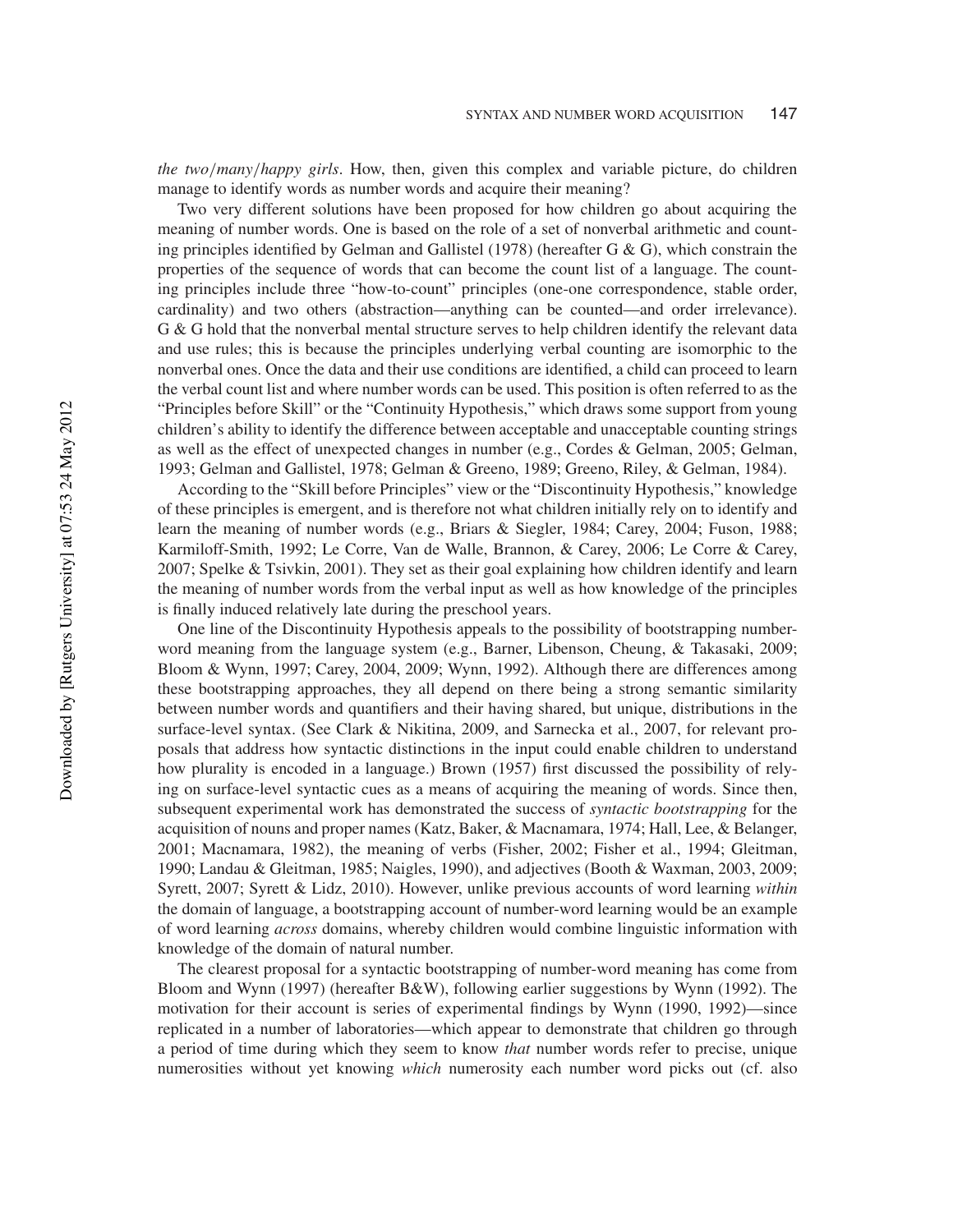Condry & Spelke, 2008). According to Wynn, such behavior represents a transparent reflection of children's lack of knowledge of some of G&G's counting principles (most notably, cardinality), because if these principles were in place, children would know, for example, that *three* means "three" and not just "a numerosity that is not two."1 Given this state of affairs, B&W offer an alternative to the Principles before Skills view and argue instead that in the absence of the counting principles, a constellation of "linguistic cues [in the input] may play a significant role in children's acquisition of number word meaning" (p. 514) and that "sensitivity to these different linguistic cues brings children to their initial stage of number word acquisition (knowledge that number words pick out numerosities)" (p. 515).

In this work, we ask whether a syntactic bootstrapping account of number-word learning is indeed viable and entertain two possible versions of such an account based on the role of language in learning about number-word meaning—one in which the cues unambiguously point to number-word meaning and one in which they perform a weaker function of pointing to the quantity-denoting status of number words. Taking as a starting point the set of linguistic cues identified by B&W, we ask whether such cues would be sufficient to bootstrap a specific-quantitydenoting interpretation of number words.<sup>2</sup> An analysis of these cues and a set of transcripts of child-directed speech from the CHILDES database (MacWhinney, 2000) demonstrate that while these cues are indeed informative about the semantic representation of words in these environments, they would need to be supplemented by additional information for children to arrive at the proper linguistic representation of number words.

In a set of two novel word-learning experiments, we then focus on two of these cues in particular—the partitive frame (e.g., *zav of the Y*) and modification by the adverb *very* (e.g., *very zav*)—and ask whether children are aware of the semantic constraints associated with these syntactic environments, and if so, whether they are capable of recruiting this knowledge when extending the meaning of a novel word to a number word interpretation in a particular discourse context. Anticipating our results, we find that children are indeed aware of the semantic constraints associated with the partitive frame and modification by *very*. Crucially, though, relying upon syntactic cues to arrive at number-word meaning appears to be a delicate affair, even for adults who possess the requisite linguistic and conceptual wherewithal to succeed (cf. Gillette, Gleitman, Gleitman, & Lederer, 1999). Even with the addition of a supporting discourse context that should allow the participant to narrow the denotation of a word in a quantity-denoting linguistic environment to that of a specific quantity, participants are still pulled toward an objectlevel, adjectival interpretation. We conclude that a syntactic bootstrapping account in conjunction with the counting principles could operate *in tandem* to help children identify number words and acquire their precise meaning.

<sup>1</sup>Although note that G&G (1978) made clear that the three how-to-count principles are *interrelated*: the application of the cardinal principle depends on the child having first successfully tagged each item in a set using a stable-ordered list. Thus, it stands to reason that higher success rates would be positively correlated with smaller set sizes.

<sup>&</sup>lt;sup>2</sup>A few notes on terminology. We do not assume that number words are 'quantifiers', given their variable function in language and relevant linguistic discussions about their compositional semantics and position in the syntactic structure (cf. Corver & Zwarts, 2006; Ionin & Matushansky, 2006). Here, we remain neutral and refer to them as denoting a specific quantity. However, by doing so, we do not mean to adopt one or the other semantic accounts of number word meaning. Finally, while we talk about the meaning of "number words," this position itself is not without controversy. To be more accurate, we could talk about the interpretation assigned to sentences with "numerals," or as G&G suggested, "numerlogs."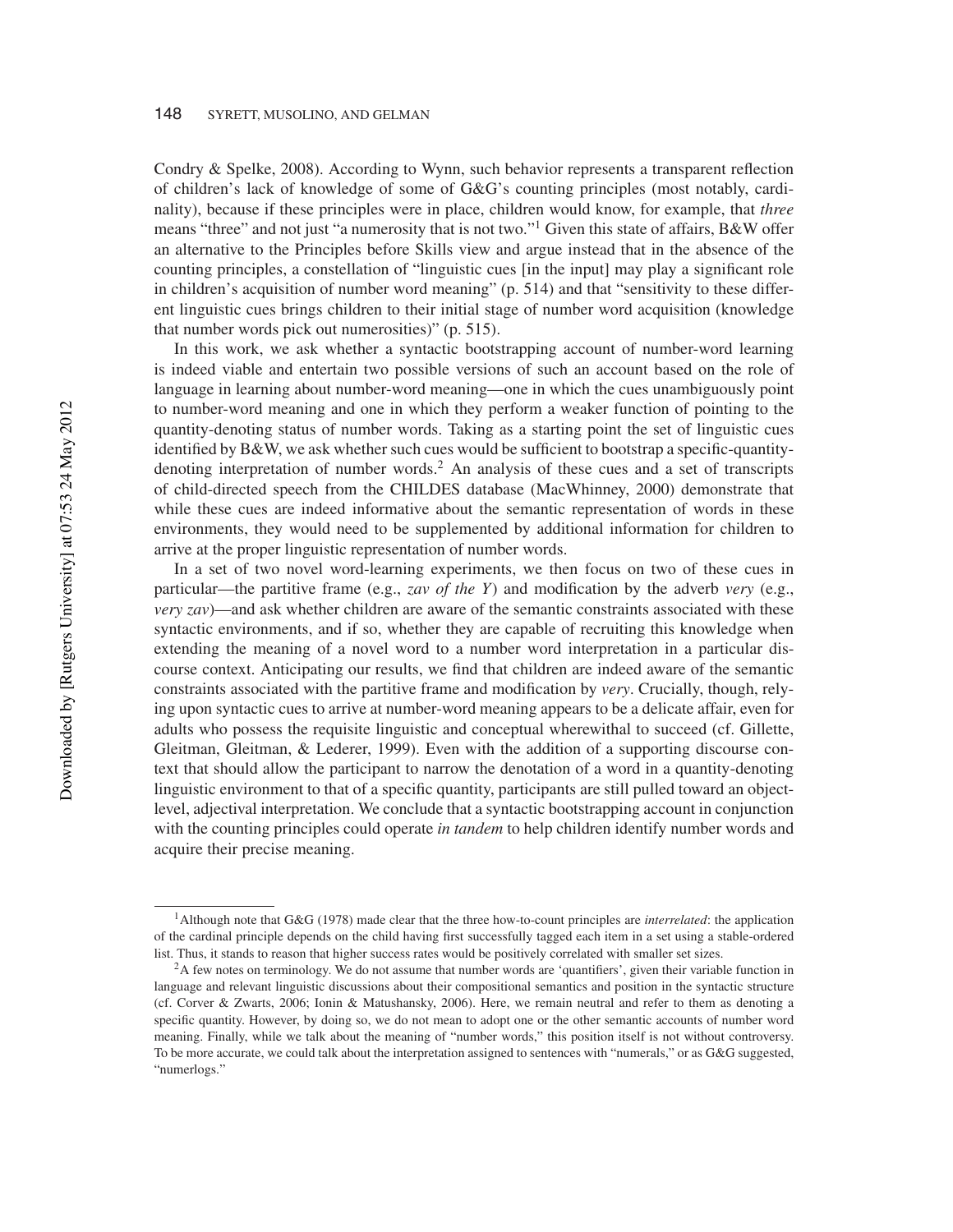# ROLE OF LINGUISTIC CUES IN NUMBER-WORD ACQUISITION

There are two distinct hypotheses about the role of the linguistic cues in a syntactic bootstrapping account of number-word meaning. The first hypothesis is that the linguistic cues could compel children to postulate a *new* lexical category (that of number words) or, if such a category is already in place in children's linguistic and/or conceptual space, the cues would allow children to identify novel words that belong to it. Such a hypothesis would limit the role played by G&G's counting principles since the linguistic cues would be doing all of the work, providing children with evidence about this linguistic category and the membership of number words in it. That is not to say that the counting principles would necessarily be absent, but that it would not be necessary to posit them, since the linguistic cues would accomplish the work for which they are supposed to be responsible.

The second hypothesis is that the linguistic cues could offer support for the quantity-denoting status of number words, putting them in the company of nonexact quantifiers (e.g., *some*, *many*, *all*) and would therefore allow children to make a first, important cut through the space of possible word meanings. However, additional refinements would then be necessary to further tease apart number words from these other quantity-denoting terms and narrow the interpretation of number words to lexical items denoting specific quantities marked by cardinality. This hypothesis leaves the door open for G&G's counting principles to play a role, since one of the main functions of these principles—in addition to rendering a cardinal numerosity that can be combined under arithmetic operations—is to help children identify and learn the relevant use rules not only for verbal counting but also for any other linguistic or communicative context in which number words can be used, and to constrain the process of acquiring number words in the same way that grammatical principles constrain the acquisition of language (cf. Gelman & Gallistel, 1978, p. 209).

Taking as a starting point the set of linguistic cues identified by B&W, we attempt to tease apart these two hypotheses. Our logic is as follows. If this complex of cues unambiguously points to a number-word meaning, then the strong version of the syntactic bootstrapping approach (the first hypothesis) remains a live possibility. However, if it does not, that severely weakens the plausibility of that approach. If, however, this set of cues is still informative about the quantitydenoting status of number words, then it would still be possible for them to provide the learner with evidence about the quantity-denoting status of number words, which would then need to be supplemented by other information (the second hypothesis).

B&W targeted the following four linguistic cues. First, number words can only appear with count, and not mass nouns (1a). Second, number words, unlike nonexact quantifiers and gradable adjectives, cannot appear with modifiers such as *too* or *very* (1b). Third, number words must precede and cannot follow adjectives (1c). Fourth, number words, unlike adjectives, can appear in the partitive frame (1d).

- (1) a. three bowls v. <sup>∗</sup>three rice
	- b. <sup>∗</sup>too/very three v. too/very red
	- c. three good children v. <sup>∗</sup>good three children
	- d. three of the children v. \*happy of the children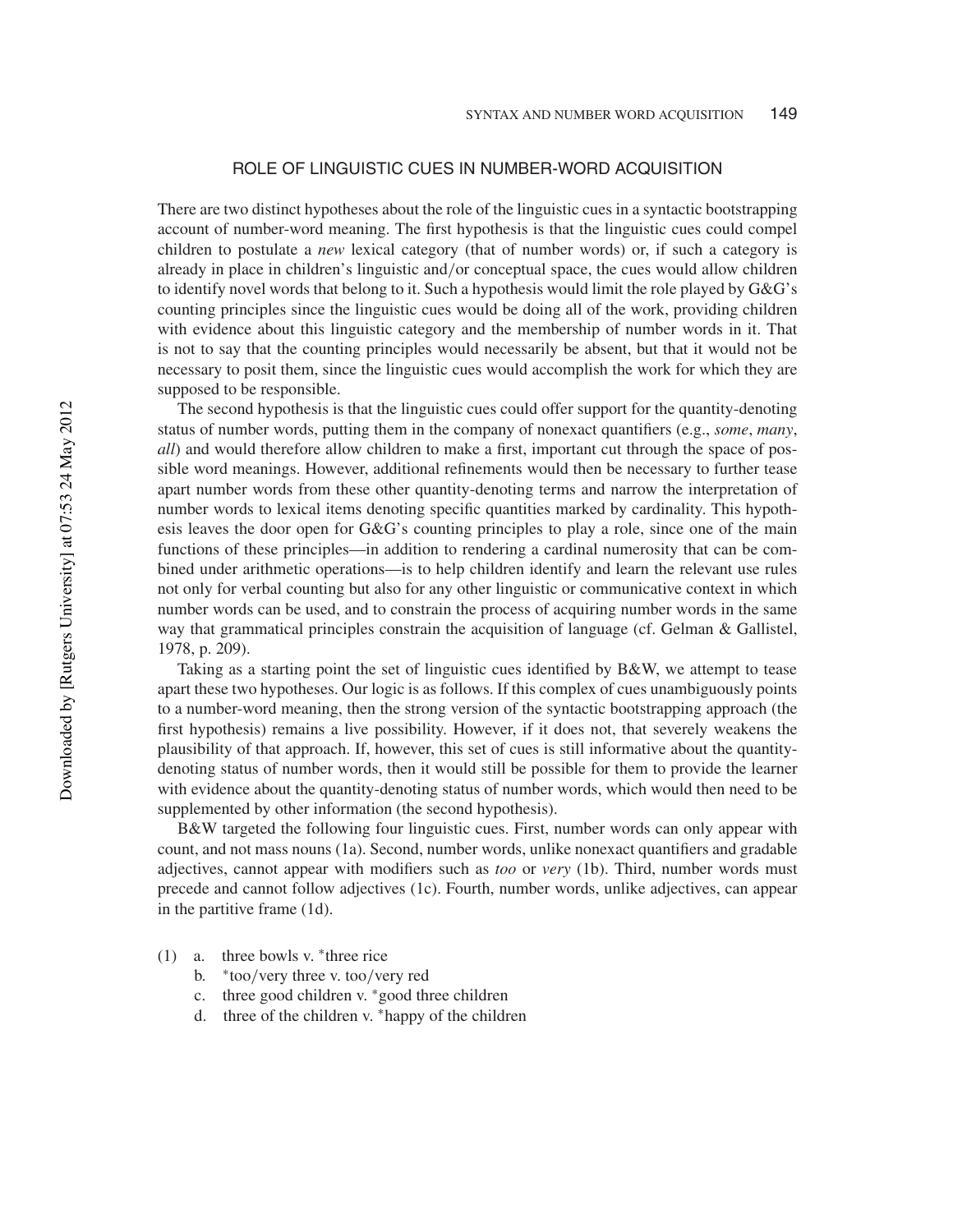#### 150 SYRETT, MUSOLINO, AND GELMAN

Note that another surface-level cue that helps children to pick number words out of the speech stream is its appearance in a count list with a stable ordering. Because the counting principles and the arithmetic system include the requirement of an ordered list, children guided by these principles would recognize this ordered list in the environment. Presumably, because B&W were interested in cues arising from the syntax and the syntax-semantics interface, this cue was not included in their investigation. For discussion, see Bultinck (2005).

In their analysis of these cues, B&W took the following approach. They first argued that by comparing the distribution of words across these environments and capitalizing on the mapping between the surface-level syntax and the underlying semantic representations, children may begin to identify number words in the input. They then sought to establish (a) whether for three predetermined sets of lexical items (the number words *two* through *ten*, some quantifiers, and some adjectives) these distributional cues are present in caregiver speech in a way that is informative about number-word meaning and (b) whether these frequencies are also reflected in children's own productions, the latter being evidence that children are attending to the frequencies in the input. Restricting their focus to those utterances containing their targeted lexical items, B&W isolated the four linguistic cues and compared the distribution of the lexical items across these four syntactic environments. Their search led them to conclude that not only are these linguistic cues and the relevant lexical distributions found in caregiver speech, but that similar distributions are also found in children's speech.

Now, while B&W's corpus analysis yielded highly suggestive results about the viability of a syntactic bootstrapping approach to number-word learning, there are reasons to be cautious about their conclusions. First, it is not clear that these syntactic cues can, in B&W's words, "tell children that number words refer to absolute quantities of discrete individuals" (p. 519). None of these cues, either separately or in combination, uniquely picks out number words. Notice, for example, that the quantifiers *several* and *each* have the same distribution as number words with respect to these four cues (cf. Kayne, 2007; Sarnecka & Gelman, 2004).

- (2) Count v. mass nouns
	- a. <sup>∗</sup>three rice (but three bowls)
	- b. \*several/each rice (but several bowls/each bowl)
- (3) Modifiers
	- a. <sup>∗</sup>very three children
	- b. <sup>∗</sup>very several children/∗very each child
- (4) Position with respect to adjectives
	- a. <sup>∗</sup>good three children (but three good children)
	- b. <sup>∗</sup>good several children/∗good each child (but several good children/each good child)
- (5) Appearance in the partitive
	- a. three of the children
	- b. several/each of the children

Expanding the range of modifiers beyond those in (3) does distinguish between number words and, for example, *several*, since number words but not *several* can be modified by adverbs such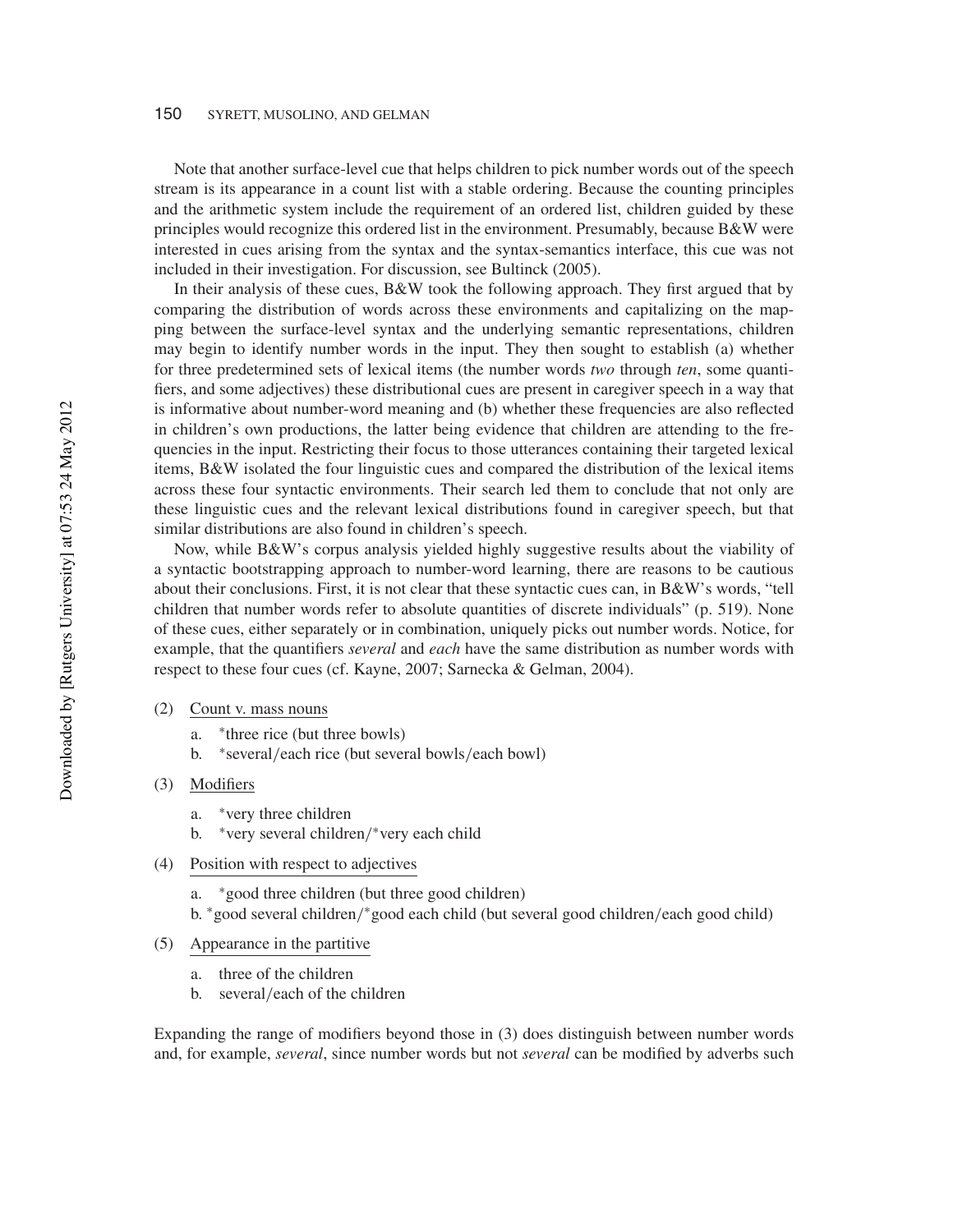as *almost*, *approximately*, *exactly*, and *precisely*. This distinction highlights differences in their semantic representations, since number words but not *several* mark discrete points or intervals on a scale. Although this is an oversimplification, given debates surrounding semantic and pragmatic accounts of number words and scalar implicatures (cf. Carston, 1990, 1998; Chierchia, 2006; Fox & Hackl, 2006; Gazdar, 1979; Grice, 1989; Horn, 1972, 1989; Levinson, 2000).

However, even if we expand the list of surface-level cues, one problem remains: These cues are not universal. Cross-linguistically, language learners would need to rely on different syntactic cues to arrive at the same number word representation. It seems unlikely that children acquiring different languages would rely on a wholly different set of surface-level cues and yet converge on the same interpretation for these lexical items.

Restricting our attention to English, we are left with yet another problem, namely, that while the informativity of these cues may be promising when comparing a small set of hand-picked lexical items, such an approach does not do justice to the full range of candidates appearing across these syntactic environments. To take a concrete example, let us focus on the case of the partitive frame. Of the four linguistic cues discussed, this one in particular demonstrates the clearest mapping from the syntax to a part-whole or quantity denotation in the semantics and provides children with evidence about an environment in which number words can appear (as opposed to their inability to appear with mass nouns, follow adjectives, or be modified by *too* or *very*). (For discussion of the semantic constraints of the partitive frame, see Diesing, 1992; Jackendoff, 1977; and Link, 1987.)

While B&W began their corpus analysis with assumptions that the partitive frame picks out sets of individuals, and quantified the appearance of the partitive frame in the output results of a search for three sets of pre-selected lexical items, they did not turn their focus in the other direction and quantify the full range of lexical items occurring in the partitive frame. This omission is likely to oversimplify the learning process because it excludes other possible competitors for number words in that environment. At the same time, it also overestimates the parity of number words and other quantity-denoting expressions in this syntactic environment because it leaves out a host of other lexical items whose semantic representation allows them to appear in the same slot.

In the following section, we present the results of our corpus search of child-directed speech modeled after B&W's in order to test this hypothesis with the partitive frame. Our results demonstrated the partitive is, indeed, a powerful cue to the quantity-denoting status of words appearing in it, as argued by B&W (cf. p. 527); however, it is much less informative about a semantic representation encoding discreteness, individuals, or sets as their results may have indicated.

# CORPUS ANALYSIS

# Method

Following B&W, we analyzed transcripts of child-directed speech from the CHILDES database (MacWhinney, 2000), targeting an age range slightly beyond three years, as experimental work presented in Wynn (1990, 1992) suggests that it is not until around 3;6 that children reliably demonstrate knowledge of the cardinality principle. Details of the transcripts are given in Table 1. With this extended range, we were able to maintain two of B&W's target transcripts—Peter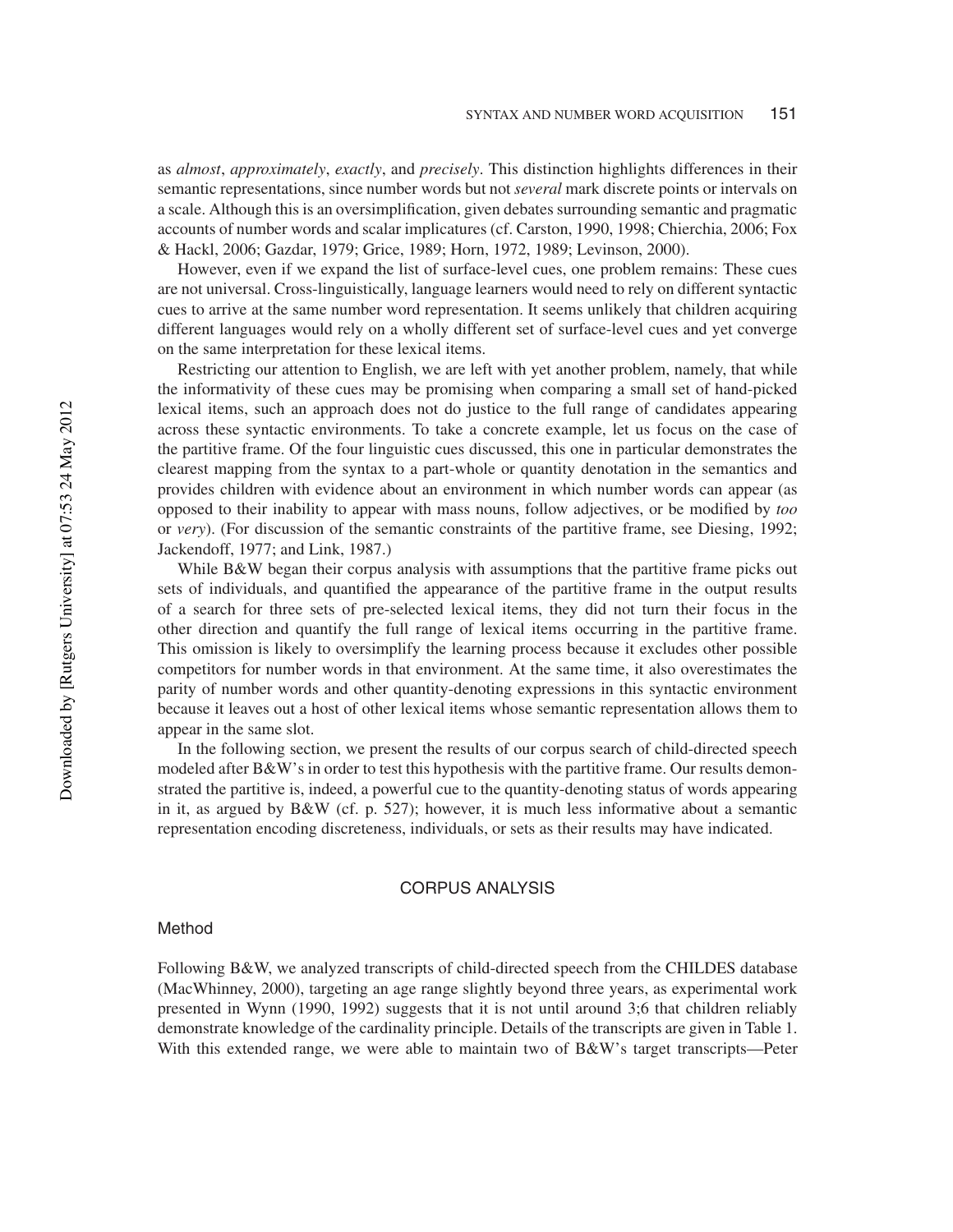| Child | Corpus       | Age range      | Files    |
|-------|--------------|----------------|----------|
| Peter | <b>Bloom</b> | $1:9-3:1$      | $1 - 20$ |
| Naomi | Sachs        | $1:9-3:5$      | $6 - 89$ |
| Adam  | <b>Brown</b> | $2:3-3:5$      | $1 - 31$ |
| Nina  | Suppes       | $1: 11 - 3: 3$ | $1 - 56$ |

TABLE 1 CHILDES corpora searched

Nonnumerical quantity-denoting lexical items found immediately before of

| Type of item                         | Examples                                                                                                                                                                               |  |  |
|--------------------------------------|----------------------------------------------------------------------------------------------------------------------------------------------------------------------------------------|--|--|
| amount terms (including quantifiers) | all, any, bit, both, a couple, each, half, (a) lot, many, most, much, none,<br>oodles, pair, plenty, (the) rest, some                                                                  |  |  |
| segment terms                        | back, beginning, bits, bottom, edge, end, front, part, piece, side, top; body<br>parts (e.g., head, neck)                                                                              |  |  |
| units of measurement                 | standard: foot, hour, inch, minute, pint, pound, quart, week, year<br>non-standard: bite, bottle, bowl, box, bucket, bunch, can, chunk, cup, drink,<br>glass, pail, plate, reel, taste |  |  |

(Bloom et al., 1974, 1975) and Naomi (Sachs, 1983). However, since Eve's transcripts do not extend beyond the age of 3, we replaced hers with Adam, another selection from the Brown (1973) corpus. We also included an additional set of transcripts from the Suppes (1974) corpus, Nina.

We began with a wide filter, first searching for all occurrences of the word *of* in the selected transcripts.<sup>3</sup> We then excluded instances where no lexical item or an uninterpretable utterance followed *of* , or where it was part of a *wh*-question, yielding frames such as *X of Y*. We then worked to narrow our results to what we term "potential partitives," which are all phrases that have the potential to be partitives. We first tallied and categorized all of the lexical items occurring immediately to the left of the word *of* , the word in the *X* slot. We identified two categories of *X*—those that were quantity-denoting (see Table 2) and those that were not (see Table 3)—and kept only the quantity-denoting instances to feed forward into the next filter.<sup>4</sup> For example, a phrase such as *afraid of you* where *X* is a predicate (i.e., *afraid*) would not count as a partitive, since the predicate does not denote a quantity. Together, these occurrences accounted for more than 40% of all instances involving *of* .

Here, we do not actually propose a means by which children would distinguish between quantity- and non-quantity-denoting instances of *X* in the partitive, since our goal is to determine whether children use the semantic constraints of the partitive frame—namely, that it restricted

 $3$ The first author performed the search and coded the results. A research assistant, blind to the goals of the research, performed reliability coding.

<sup>4</sup>We distinguished between two uses of *kind* and *sort*: one in which they refer to an object kind (e.g., *That's a kind of dog called a Basenji.* (Naomi, file 68)) and another that has a comparative sense (e.g., *It's kind of hard to understand.* (Naomi, file 13)). On the surface, the only way to distinguish these meanings is by attending to what precedes the lexical item in question. In either case, however, *X* does not denote a quantity.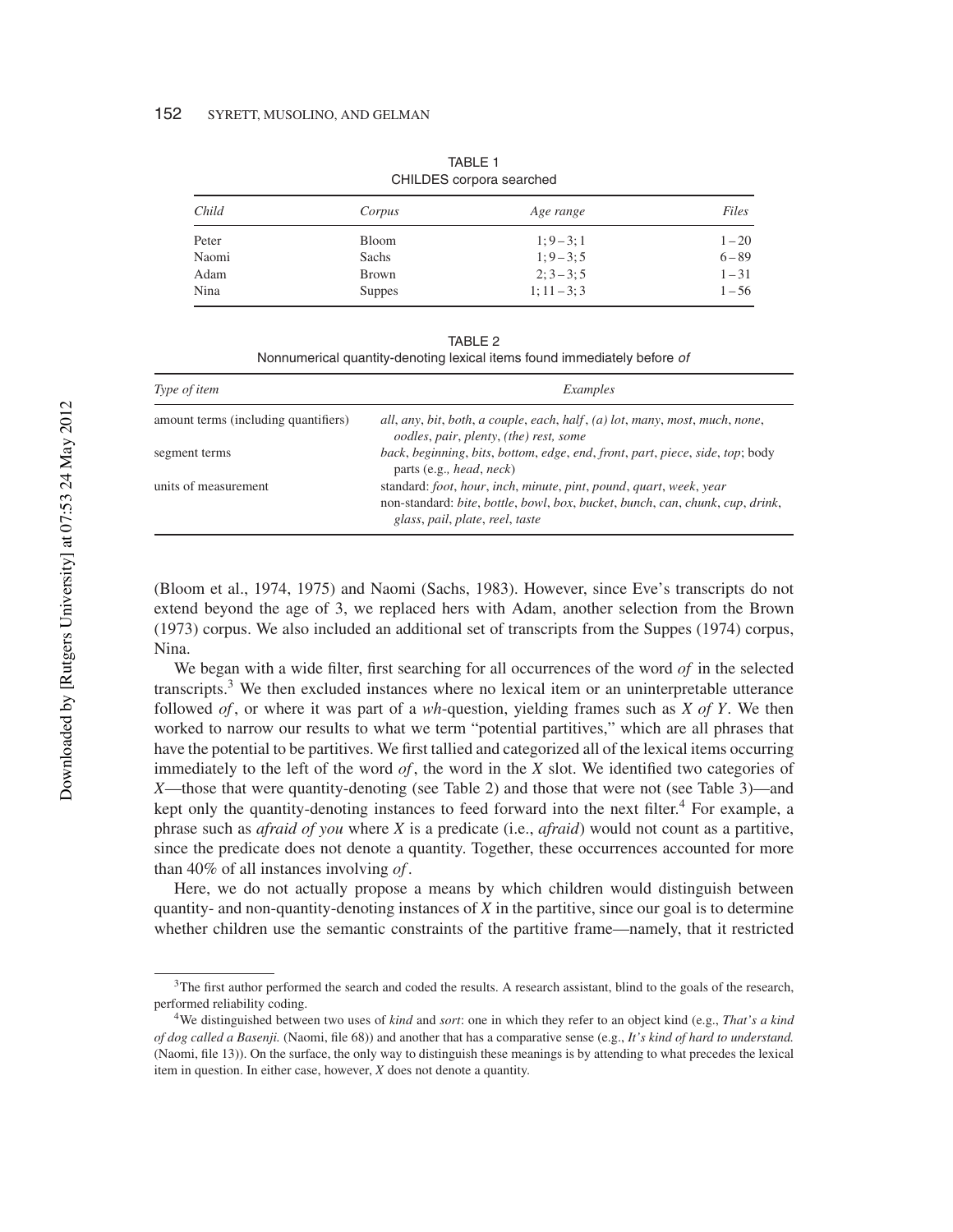| Type of item      | Examples                                                                    |  |  |
|-------------------|-----------------------------------------------------------------------------|--|--|
| comparative       | enough, kind, less, more, (too) much, sort                                  |  |  |
| conjunction       | because, instead                                                            |  |  |
| noun              | day (of the week), god, mommy, name, picture, president, story              |  |  |
| predicate         | afraid, ashamed, careful, full, made (out), nice, scared, tired             |  |  |
| preposition       | in front, on top, out, off                                                  |  |  |
| type              | kind, sort                                                                  |  |  |
| verb <sup>5</sup> | build, get a hold, get rid, hear, make NP out, speak, take care/hold, think |  |  |

TABLE 3 Non-quantity-denoting) lexical items found immediately before of

appearance to quantity-denoting lexical items—to deduce something about the meaning of number words. Of course, in a real word-learning scenario, one of the means by which children arrive at this conclusion is to attend to the distribution of lexical items in the *X* slot, so there is some inherent degree of circularity in the learning process (see Syrett & Lidz, 2010, for discussion). Notice, though, that if the child is not equipped with knowledge about what counts as quantitydenoting (and for example, includes all instances of *kind* and *sort*, as well as predicates, in their calculation), it becomes even harder to conclude that number words denote a specific quantity based on their presence in this linguistic environment.

We then turned our attention to the *Y* slot and identified instances of *Y* that were compatible with the partitive frame and a quantity interpretation. We kept those instances where *Y* was a definite or indefinite determiner (e.g., *the*, *a*) followed by a noun; a possessive or demonstrative (either followed by a noun, e.g., *his*/*those toy*, or as a full DP, e.g., *his*/*those*); an adjective-noun or quantifier-noun combination; a bare noun; or a pronoun. Again, we excluded instances where *Y* was a predicate (e.g., *orange* or *bumpy*). Note that including bare nouns such as *lots of animals* (Nina, file 3) or *spoonfuls of sugar* (Nina, file 53) also let in *pseudopartitives*. As these phrases also capture a part-whole relation (cf. Schwarzschild, 2006), they, too, are consistent with a quantity interpretation. Again, we do not make any claims about how the child would know to include or exclude certain lexical items to arrive at the partitive frame, since our interest is in the conclusions children can make about words appearing in this linguistic environment, provided they can identify the relevant frame. As with any other syntactic bootstrapping approach, we assume that the frame in question is a syntactically plausible unit and is identifiable to the learner.

# **Results**

Table 4 illustrates the distribution of quantity-denoting words in the *X* slot of the potential partitives. The total number of tokens in which *of* appears is presented in Column A; the total number of "potential partitives" tokens (as defined in the previous section) is presented in Column B; and the distribution of categories within these tokens is captured in each of the columns in C, where the percentage is the number in that cell divided by the total number of 'potential partitives' tokens for that set of transcripts (from B).

<sup>5</sup>Verbs were in their conjugated forms.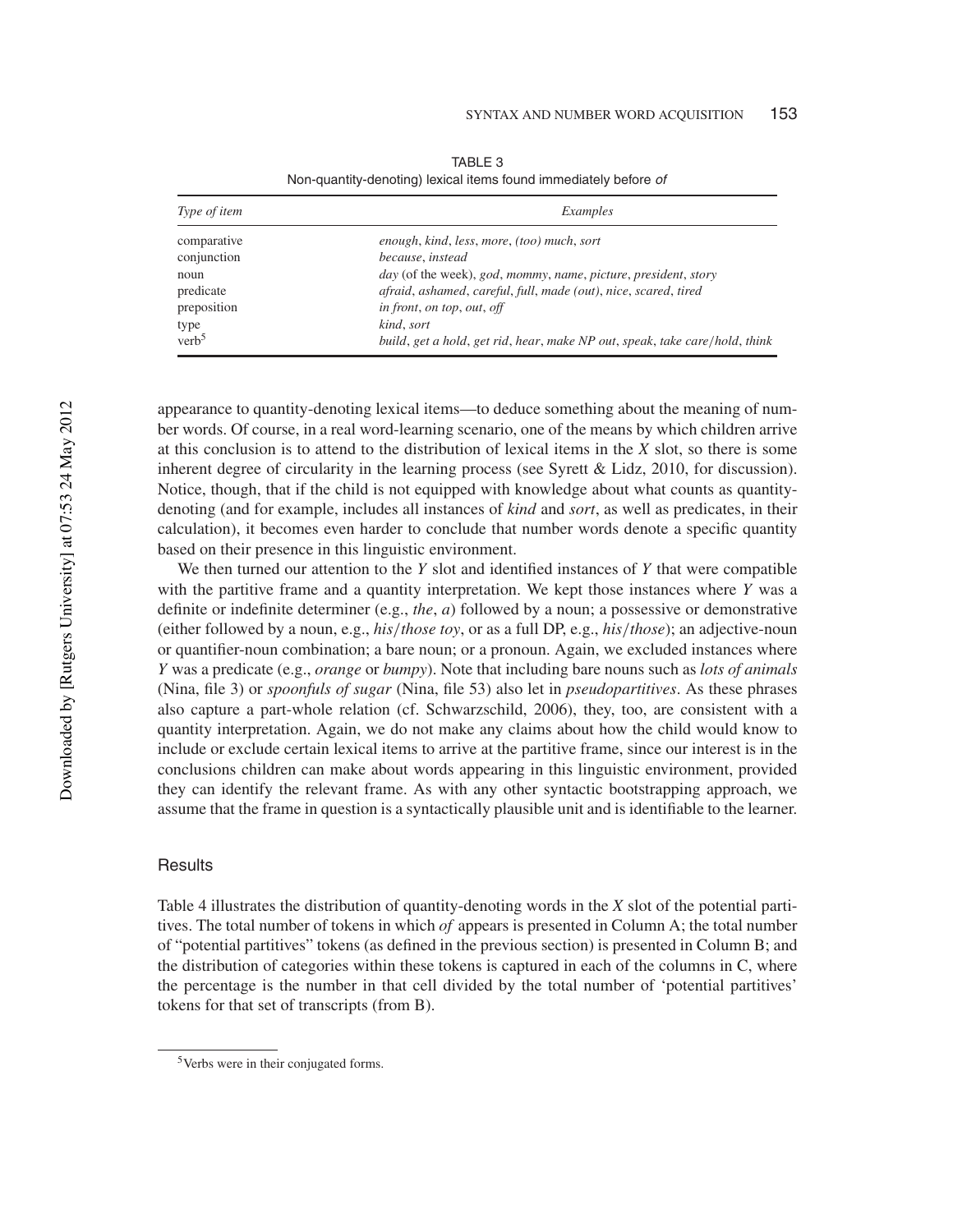|            |            | column B                         | column $C$ (relevant category/ $B$ ) |          |                                 |                  |                         |
|------------|------------|----------------------------------|--------------------------------------|----------|---------------------------------|------------------|-------------------------|
|            | column A   |                                  | number words                         |          | general quantity-denoting terms |                  |                         |
| transcript | $\sigma f$ | 'potential<br><i>partitives'</i> | number<br>words > 1                  | one      | amount<br>terms                 | segment<br>terms | units of<br>measurement |
| Peter      | 72         | 40                               | 3                                    | 5        | 23                              | 7                | $\overline{2}$          |
|            |            | 55.6%                            | 7.5%                                 | 12.5%    | 57.5%                           | 17.5%            | 5.0%                    |
| Naomi      | 208        | 97                               |                                      | 14       | 39                              | 32               | 11                      |
|            |            | 46.6%                            | $1.0\%$                              | 14.4%    | $40.2\%$                        | 33.0%            | 11.3%                   |
| Adam       | 377        | 178                              | 3                                    | 19       | 45                              | 75               | 36                      |
|            |            | 47.2%                            | 1.7%                                 | $10.7\%$ | 25.3%                           | 42.1%            | 20.2%                   |
| Nina       | 1286       | 545                              | 6                                    | 29       | 188                             | 277              | 45                      |
|            |            | 42.4%                            | $1.1\%$                              | 5.3%     | 34.5%                           | 50.8%            | 8.3%                    |
| Total      | 1943       | 860                              | 13                                   | 67       | 295                             | 391              | 94                      |
|            |            | 44.3%                            | $1.5\%$                              | 7.8%     | 34.3%                           | 45.5%            | 10.9%                   |
|            |            | Average                          | 2.8%                                 | 10.7%    | 39.4%                           | 35.9%            | 11.2%                   |

TABLE 4 X of Y frames in caregiver utterances. X are number words and other 'quantity-denoting' terms; Y are words that allow for a part-whole relation, as defined in the previous section

Inspection of the table makes it immediately clear that for every child, the appearance of "amount" terms and "segment" terms dwarfs that of number words greater than one and the number word *one* (with the exception of Peter's transcripts, where amount and segment terms do appear more often in the partitive than *one* does, but less dramatically than for the other children where segment terms are concerned). On average, "amount" and "segment" terms each represents over a third of the potential partitive tokens (39.4% and 35.9%, respectively) compared to only 2.8% for number words greater than one, and 10.7% for *one*. Analyzing the totals and collapsing the two number word categories, the difference in frequencies is more significant than would be predicted by chance ( $\chi^2 = 613.26$ , p < 0.0001).

To put these results in perspective, we revisit the results presented by B&W, who found that while usage of the partitive frame was rare in caregiver speech (both overall and relative to the other three targeted linguistic cues), quantifiers and number words appeared in it with similar frequency, and adjectives never did (see Table 5).

This pattern led B&W to suggest that the partitive can help tell children that "number words refer to absolute quantities of discrete individuals" (p. 519). However, once we consider the whole range of expressions occurring in this frame, we see that an occurrence of an expression *X* in a potential partitive at best allows the learner to conclude with some nontrivial probability that the expression, by virtue of being able to appear in a partitive, is most likely "quantity-denoting." Even this conclusion, however, is not without its caveats.

B&W argued that children could use the appearance of lexical items in the partitive frame to conclude that such words are "predicates over sets of individuals, and not individuals themselves." (p. 527). However, the sizable percentage of "segment terms" and "units of measurement," as seen in the last two columns of Table 4, suggests that it might be difficult to arrive at this conclusion. Expressions such as *bottom of the glass* (Adam, file 25), *neck of the*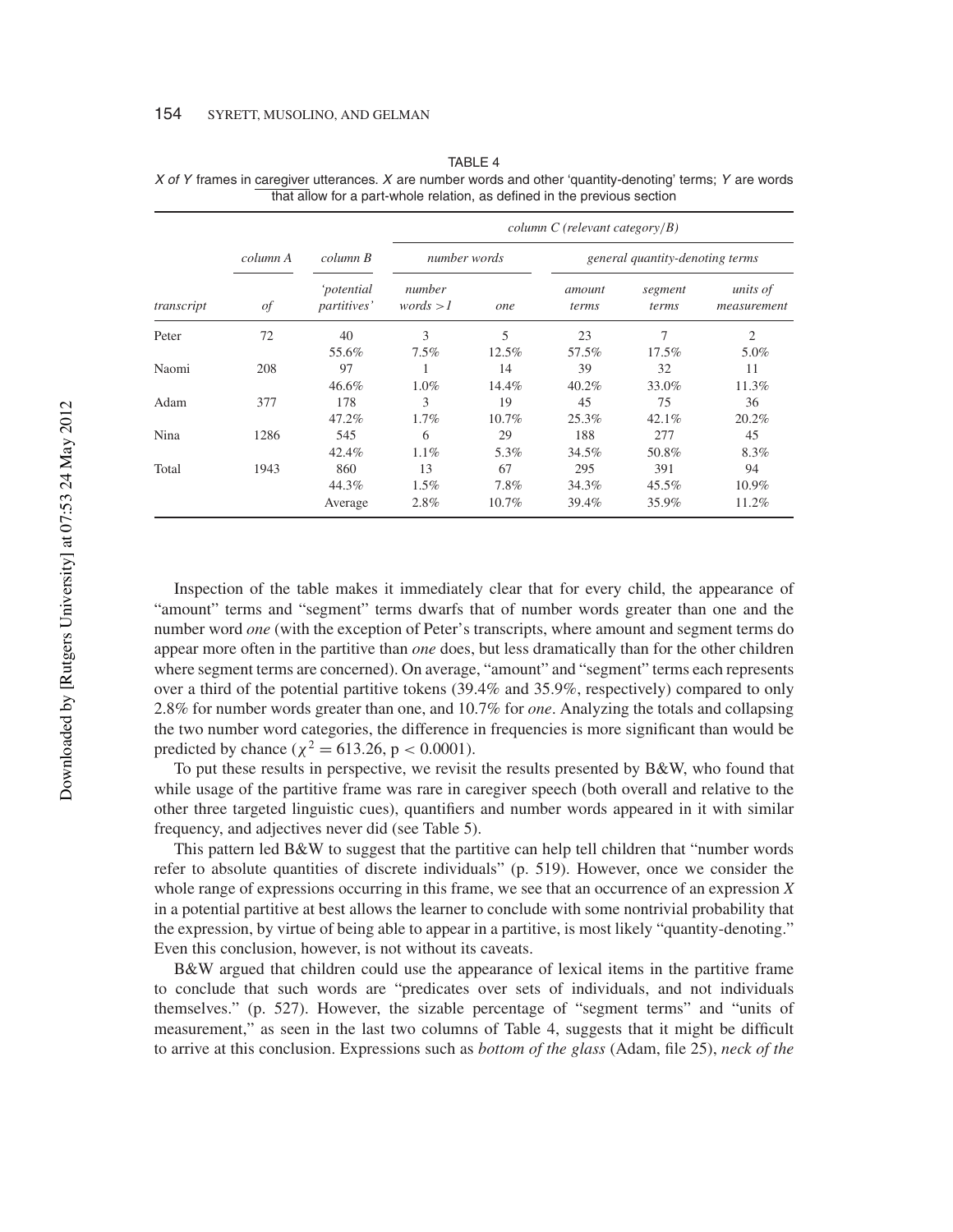| transcript | number<br><i>words</i> $(\geq l)$ | quantifiers | adjectives     |
|------------|-----------------------------------|-------------|----------------|
| Eve        | 3/64                              | 12/572      | $\theta$       |
|            | 4.7%                              | 2.1%        | $0\%$          |
| Peter      | 3/22                              | 11/229      | $\overline{0}$ |
|            | 13.6%                             | 4.8%        | $0\%$          |
| Naomi      | 1/22                              | 19/407      | $\mathbf{0}$   |
|            | 4.5%                              | 4.7%        | $0\%$          |

TABLE 5 Results of partitive usage reported by Bloom and Wynn (1997), adapted from their figure 4 and text, p. 527

*giraffe* (Nina, file 13), or *top of the truck* (Peter, file 13) may indicate that the discourse entity referred to by the word following *of the* can be broken down into parts, but they do not indicate that the word preceding *of* quantifies over *sets* of individuals or picks out a *plurality* denoted by the *Y* item, which is what number words do. In these examples, the singular count nouns *glass*, *giraffe*, and *truck* are individual, whole objects, rather than collections of discrete individuals. (See Ferenz & Prasada, 2002, for relevant findings concerning children's knowledge of when plural marking on the *Y* item is necessitated or not.)

Finally, we note that while B&W found no occurrences of the partitive in the results from their adjective search, our results turned up 94 instances of "predicate" (or "adjective") tokens (see Table 3 for a description). Twelve of these 94 tokens involved the adjective *careful*, and 12 involved the adjective *nice*, both of which are frequent in both child-directed speech and children's early vocabularies (Dale & Fenson, 1996), and neither of which were on the list of adjectives searched for by  $B\&W$ . Thus, once we consider the entirety of the expressions occurring in the partitive frame, we see appearance in the partitive frame could lead a word learner to assign a high probability to a *quantity* denotation (which is perhaps not surprising, given our sequence of filters to identify potential partitives), but that additional information would be needed to narrow down the interpretation to that of a *specific quantity*.

Given the occurrence of nouns and predicates in the *X* slot of the partitive frame, a reviewer suggested (similar to B&W) that the distribution of a word across syntactic environments, including the partitive, could allow children to correctly deduce that a word is a quantifier or denotes a quantity. Based on observations by Jackendoff (1977), the reviewer notes that because a partitive can appear as an argument of a verb (e.g., *Two*/*some of the cookies are missing, Who ate two*/*some of the cookies?*), the word in the *X* slot could only be a noun or a quantifier with a null noun, and not an adjective. Appearance in the preadjectival position (e.g., *two*/*some yummy cookies*) should rule out a nominal interpretation. Still, further information would still be needed to arrive at a number word interpretation.

#### **Discussion**

The combination of our review of the syntactic environments analyzed by B&W and the results of our corpus analysis leads us to be skeptical about whether these linguistic cues suffice for children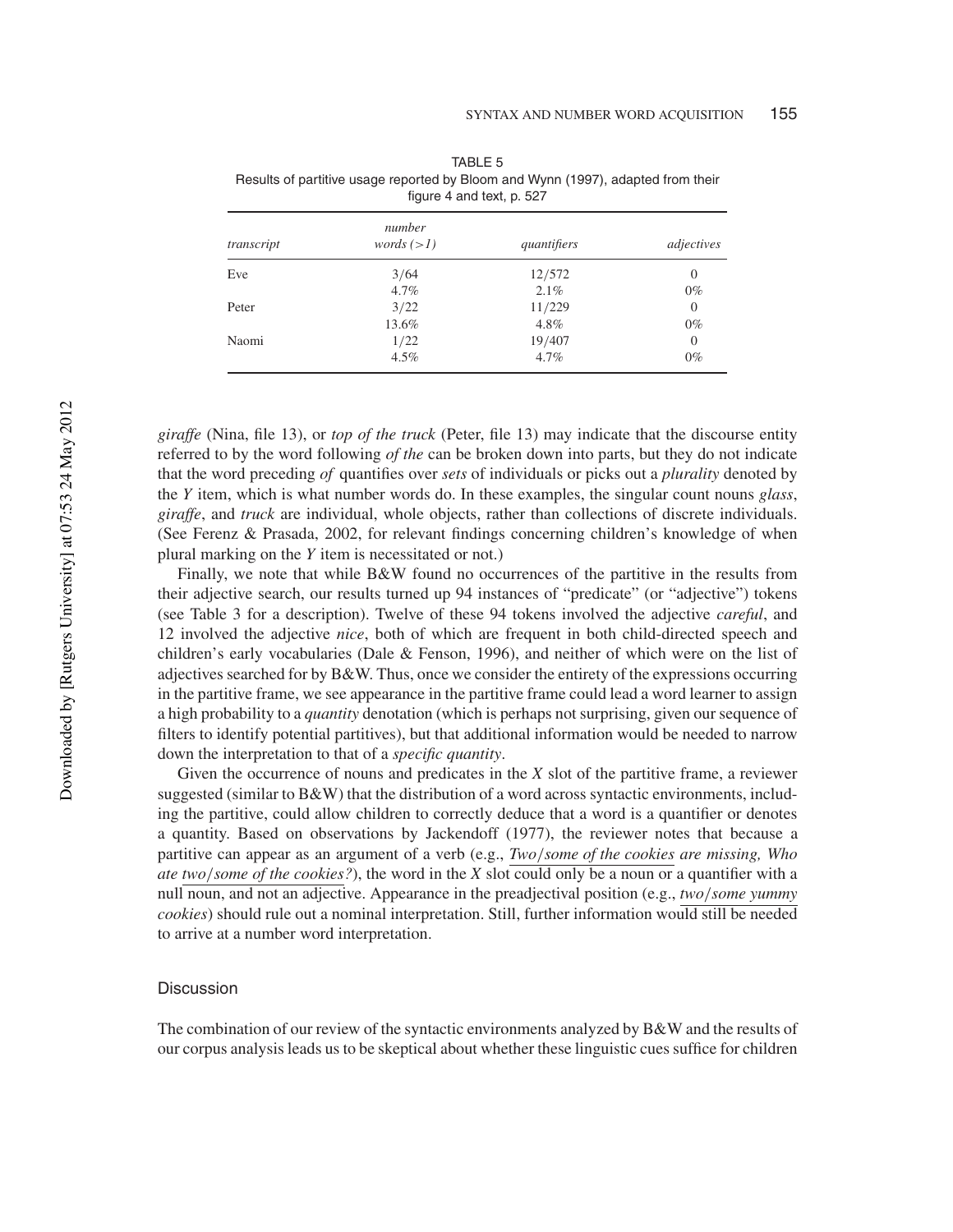|            |                        |                                              | column $C$ (relevant category/ $B$ ) |       |                                 |                  |                                |
|------------|------------------------|----------------------------------------------|--------------------------------------|-------|---------------------------------|------------------|--------------------------------|
| transcript | column A<br>$\sigma f$ | column B<br>'potential<br><i>partitives'</i> | number words                         |       | general quantity-denoting terms |                  |                                |
|            |                        |                                              | number<br>words > 1                  | one   | amount<br>terms                 | segment<br>terms | <i>units of</i><br>measurement |
| Peter      | 158                    | 81                                           | 3                                    | 12    | 33                              | 31               | 2                              |
|            |                        | 51.3%                                        | 3.7%                                 | 14.8% | $40.7\%$                        | 38.3%            | 2.5%                           |
| Naomi      | 69                     | 35                                           | 4                                    | 14    |                                 | 8                | $\overline{2}$                 |
|            |                        | 50.7%                                        | 11.4%                                | 40.0% | 20.0%                           | 22.9%            | 5.7%                           |
| Adam       | 218                    | 130                                          | 37                                   | 24    | 33                              | 13               | 22                             |
|            |                        | 59.6%                                        | 28.5%                                | 18.9% | 26.0%                           | 10.2%            | 17.3%                          |
| Nina       | 436                    | 187                                          | 6                                    | 39    | 63                              | 71               | 14                             |
|            |                        | 44.3%                                        | $3.2\%$                              | 20.9% | 32.6%                           | 36.8%            | 7.5%                           |
| Total      | 881                    | 441                                          | 50                                   | 89    | 136                             | 123              | 41                             |
|            |                        | 50.0%                                        | 11.3%                                | 20.2% | 30.9%                           | 27.9%            | $9.3\%$                        |
|            |                        | Average                                      | 11.7%                                | 23.4% | 29.7%                           | 27.0%            | 8.3%                           |

TABLE 6  $X$  of  $Y$  frames in child utterances, excluding imitations of caregiver speech

to unambiguously posit or identify a number word category, as a strong syntactic bootstrapping approach would require. However, the overall pattern suggests that the cues may perform another function, offering support for the quantity-denoting status of number words. The task at hand is now to determine whether these cues actually signal to children that words occurring in these environments are quantity denoting. As B&W did, we performed a search of the complementary child utterances in our targeted corpora, excluding direct imitations of caregiver utterances from previous lines in the same discourse. These results are presented in Table 6.

Not surprisingly, the results from the children closely parallel those of the adults. Minor divergences in percentages are easily accounted for by occasions in which a target phrase was uttered quite frequently (e.g., *two of them*, which occurs 35 times in Adam's files, or *one of these*/*those (noun)*, which occurs 13 times in Naomi's files and 25 times in Nina's).

However, there is a problem with making claims about a learning account based on children's productions. While they show that children are paying attention to the input and presumably performing an analysis of the frequency of the target lexical items as they co-occur with the relevant cues, we cannot tell whether learners can or do use such information to deduce something about the semantic representation of *newly encountered* words. B&W were well aware of this limitation and wrote that their corpus "analyses do not show a causal relationship between linguistic cues and children's knowledge, only that the requisite linguistic cues to number word meaning exist in the input to children, and that children have some understanding of the nature of these cues" (p. 529). They furthermore suggested directly testing their hypothesis with experiments: "One could expose two-year-olds to novel words presented in the linguistic contexts explored here to see if this leads them to interpret the words as referring to specific numerosities" (p. 529). Encouraged by this idea, we decided to pursue their suggestion.

In two word-learning experiments, we investigate whether children can use their knowledge of the syntax-semantics mapping to deduce whether a novel word appearing in a particular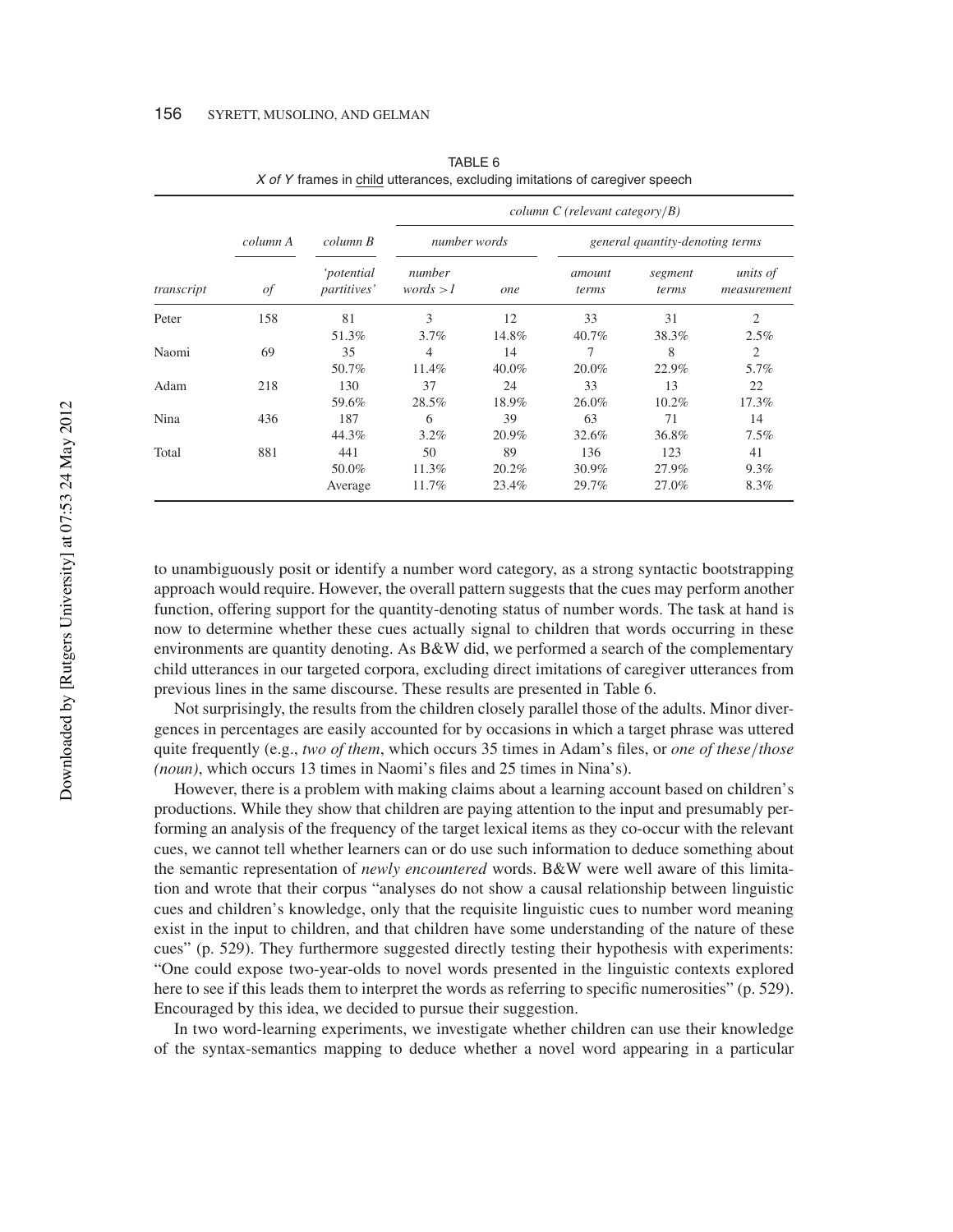syntactic environment should be assigned a quantity-denoting interpretation. Further, we investigate whether the discourse context in which the word appears performs the additional function of highlighting a specific quantity interpretation, allowing the learner to converge on a numberword meaning. For reasons outlined above, in these experiments, we focus on appearance of the partitive frame. We compare it with modification by the adverb *very*, an environment in which the appearance of number words are barred and for which we have independent evidence that even younger children are aware of some of its semantic constraints (cf. Syrett & Lidz, 2010).

# EXPERIMENT 1: CONTRIBUTIONS OF THE PARTITIVE FRAME AND THE DISCOURSE CONTEXT

The goal of Experiment 1 was to expose children to a novel word occurring in the partitive frame (e.g., *pim of the cars*) to determine whether they are aware of the semantic constraints associated with this syntactic environment. We tested this by contrasting a quantity interpretation (i.e., "two") with an adjectival one (i.e., "red"). We further manipulated the context of the wordlearning scenario to make numerosity salient, thereby increasing the chance that children would narrow down their interpretation to that of a number word.

# Method

*Participants.* Sixty children (28 girls, 32 boys; mean  $= 3:9$ , median  $= 3:10$ ; range  $= 2:8$  to 4;8) participated in this experiment and were randomly assigned to one of four different experimental conditions (baseline–no frame, no partitive frame at test, no partitive frame at test with quantity adjustment, partitive frame throughout). There were 15 children in each condition, and gender and age were comparable across the four conditions. Data from an additional 11 children who appeared to have a side bias and chose only one side or one character for all trials ( $n =$ 6), had difficulty paying attention  $(n = 3)$ , or did not succeed on the baseline number task with quantities of two  $(n = 2)$  were excluded from the analysis. The children in both experiments were recruited from preschools or daycare centers in the New Brunswick, Lawrenceville, and Pennington, N.J., areas.

Participants were tested individually in a quiet room made available on the premises. All children were fluent speakers of American English, and most parents indicated that their children were native English speakers. Two parents of children in Experiment 1 indicated that another language was also spoken at home. (The data for these children were not excluded because they did not exhibit nonnative production during the task and patterned no differently from the other children.) Three parents did not provide information on native language. The majority of the participants in the experiments were White/Caucasian, although a small number of children were African American, Asian, Hispanic/Latino, or Indian.

Materials and procedure. Participants were told they were going to play a game in which they would learn a new word. The task employed a forced-choice paradigm. Participants were shown a series of images on each side of a MacBook Pro or Dell laptop computer screen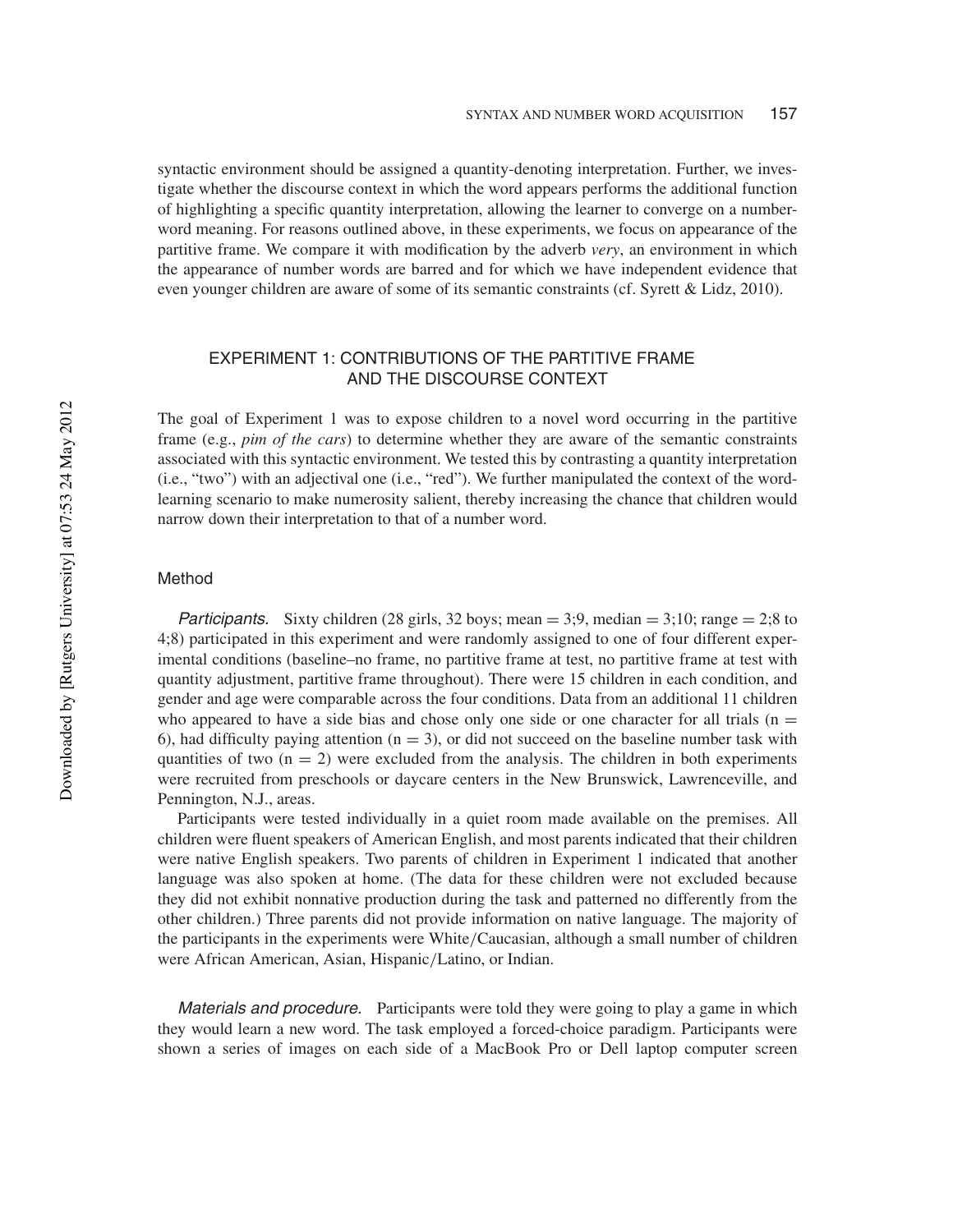and asked to point to the image being labeled. The first author manipulated all stimuli and administered the experiments to the child participants.

The experiment was divided into two sessions: a *practice* session and a *test* session. The purpose of the *practice* session was to help children feel comfortable responding to the experimenter's question and to train them to point unambiguously to one of the two sides of the screen. Only one child across all experiments had difficulty pointing at the screen; this child was praised for her participation in our study but did not continue to the actual experimental session. The visual stimuli were .jpeg images of real objects (e.g., a bunny, a cupcake). The size of the images was controlled so that the size of the objects was comparable across trials  $(2-4" \times 2-4"$ ). The laptop screen was positioned on a table approximately 1.5 feet in front of the participants.

The *test* session was divided into four trials, each with two distinct phases: a familiarization phase and a test phase. See Table 7 for a representative trial. Participants were randomly assigned to one of two presentation orders.

During the familiarization phase, children saw a set of eight objects at the bottom of the screen and were told that they were going to play a game with the objects. The objects were of the same kind (e.g., toy trains, balls, toy cars, toy horses), and each was one of three different colors (red, blue, green, or yellow). An area of containment (e.g., a circle or rectangle) then appeared in the open space above the objects. The experimenter indicated that she was going to place objects (e.g., trains) into the space and instructed the child to watch as she put two red objects into the area, one at a time. In the baseline "no frame" condition, the experimenter placed the novel word in a prenominal position (e.g., *pim trains*). In the other three conditions, she placed it in the partitive frame (*pim of the trains*). She then remarked twice that either *pim trains* or *pim of the objects* (depending on the condition) were in the space, encouraging children to notice this on the screen.

Numerosity and color were intentionally confounded, creating a cue-conflict situation: The number of objects placed in the space was two, and both objects were always red. Thus the word *pim* could, at least as far as the visual display was concerned, refer to either quantity or color. Likewise, in the baseline condition, in which the novel word was in prenominal position, its meaning was ambiguous. However, in the conditions in which *pim* occurred in a partitive frame (*pim of the objects*), the meaning of this novel word was restricted. To the extent that participants are aware of the semantic constraints associated with this syntactic environment, they should know that *pim* can be assigned a quantity interpretation (e.g., "two") but not an adjectival one (e.g., "red").

In the "no frame at test with quantity adjustment" condition, after the second object was placed in the space, a third red object was also placed there. The experimenter then remarked that this was too many objects and removed the third object, commenting that the resulting situation was better. This move was inspired in part by a suggestion in Wynn (1992) that a salient change in the numerosity of a set of objects accompanied by explicit commentary on the appropriateness of the application of a number word could benefit the child learning number words. (An experiment directly following her suggestion would have contrasted two distinct numerosities with two distinct number words.)

In all four conditions, after the objects were placed in the area of containment, a new screen appeared in which the objects were back in their initial position, but there was no area of containment, and the experimenter indicated that they would do something different with the objects. Two characters (Bert and Ernie) then appeared in the space above the objects. The experimenter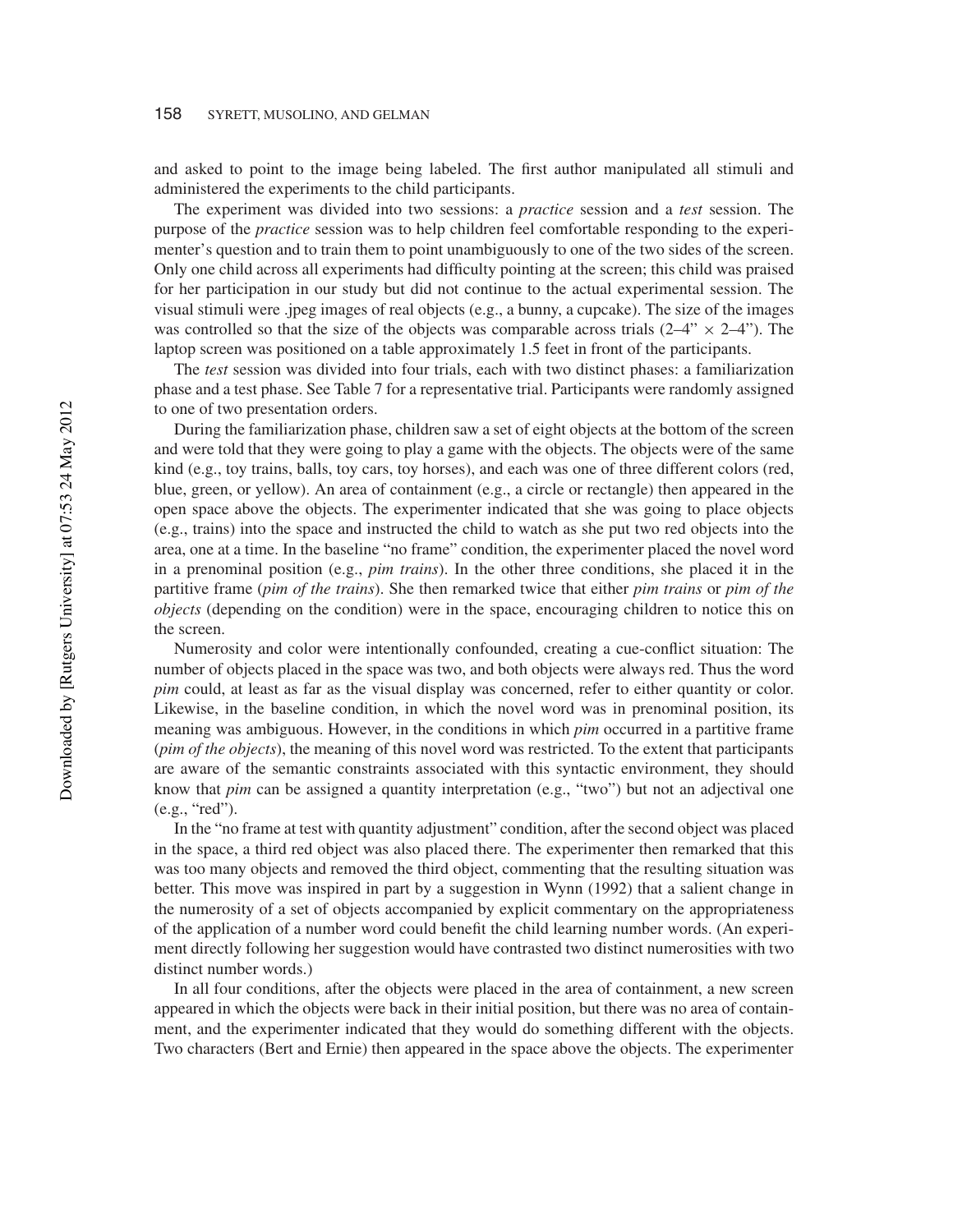|                    | familiarization phase                                                                                                                                                                                                                                                                                                                                                                    |                                         | test phase                                 |  |
|--------------------|------------------------------------------------------------------------------------------------------------------------------------------------------------------------------------------------------------------------------------------------------------------------------------------------------------------------------------------------------------------------------------------|-----------------------------------------|--------------------------------------------|--|
|                    | (1)<br>(2)<br>(green, blue, red trains)<br>(two red trains in circle)                                                                                                                                                                                                                                                                                                                    |                                         |                                            |  |
| condition          | $(1)$ : Do you see these trains? Let's play a<br>game with these trains. I'm going to<br>put pim of the trains into this circle.<br>Watch. Here's one. And here's<br><i>another.</i><br>[no frame at test, quantity adjustment<br>condition: third train added. Oh no,<br>wait, that's too many! Train removed.<br>That's better!]<br>(2): Look, pim of the trains are in the<br>circle. |                                         | (Bert: two green; Ernie:<br>three red)     |  |
|                    | Do you see that? Pim of the trains are in<br>the circle.<br>Now let's do something different with the<br>trains.                                                                                                                                                                                                                                                                         |                                         | (trains returned to original<br>positions) |  |
| 'frame'            | I'm going to give pim of the trains to<br>either Bert or Ernie, and you're going<br>to tell me [who has pim of the trains.]<br>Get ready!                                                                                                                                                                                                                                                | OK, look!<br>Who has pim of the trains? |                                            |  |
| 'no frame at test' | [who has pim trains.] Get ready!                                                                                                                                                                                                                                                                                                                                                         |                                         | OK, look!<br>Who has pim trains?           |  |
| 'no frame'         | (All underlined phrases were <i>pim trains</i> .<br>The partitive did not appear<br>anywhere.)                                                                                                                                                                                                                                                                                           |                                         | OK, look!<br>Who has pim trains?           |  |

TABLE 7 Selected scenes from a representative trial in Experiment 1: Contributions of the Partitive Frame and the Discourse Context (four conditions)

said that she was going to give *pim objects* (in the "no frame" condition) or *pim of the objects* (in the other three conditions) to one of the two characters, and that the child would have to decide which one had them.

It is at this point, the "frame" and the two "no frame at test" conditions diverged. In the frame condition, the experimenter continued to use the partitive and said to the children that they would have to tell her who had *pim of the objects*. In the two no-frame at test conditions, the experimenter dropped the partitive frame and told the children that they would have to tell her who had *pim objects*. (Recall that in the baseline "no frame" condition, the partitive frame was never used, and the novel word always appeared in the phrase *pim objects*.) A black screen then went up over the objects, and the experimenter told the child to get ready.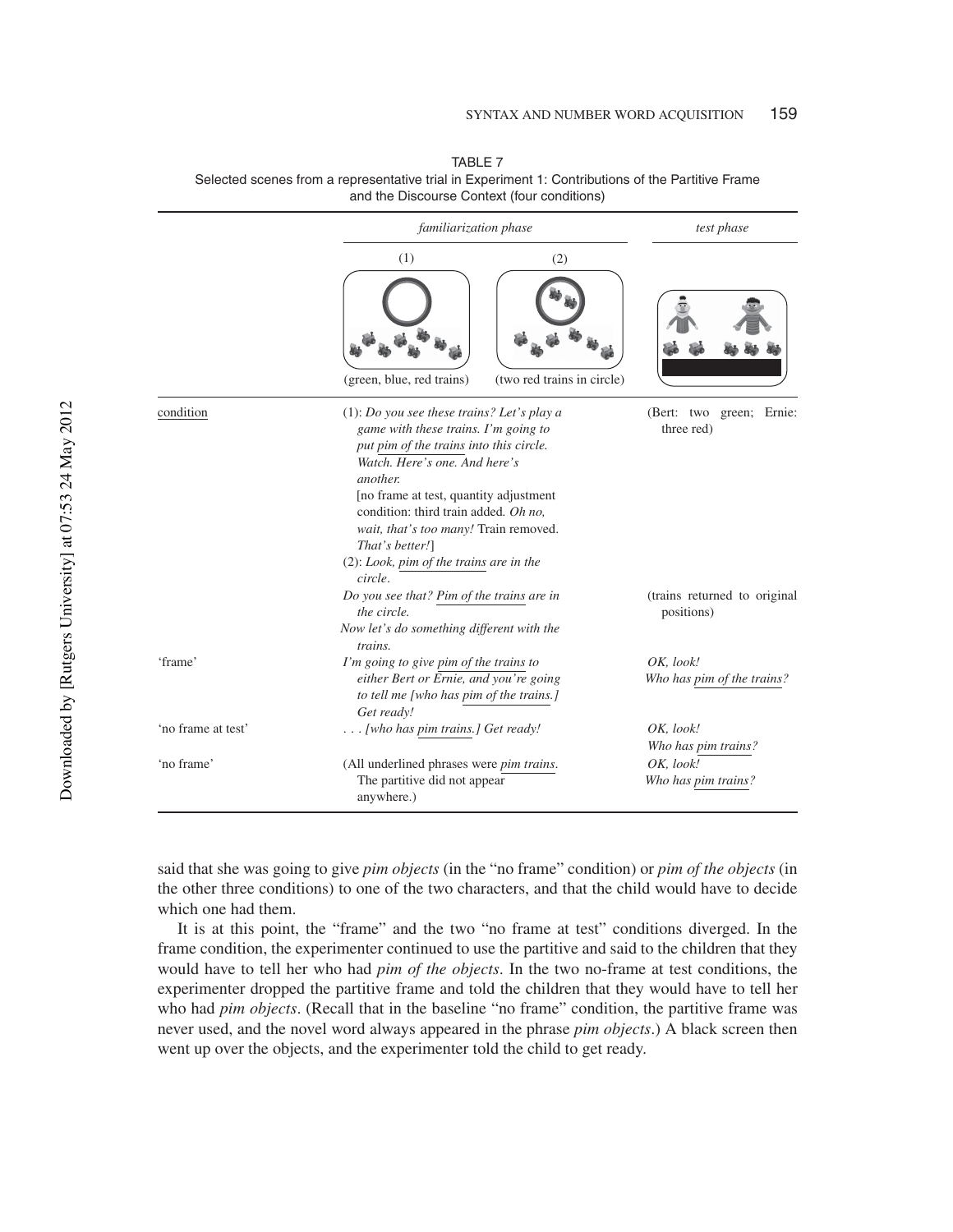#### 160 SYRETT, MUSOLINO, AND GELMAN

At the start of the *test phase*, the black screen was lowered so that all of the objects were revealed and children could see which character received which set of objects. At this point, the numerical (e.g., two) and the adjectival (e.g., red) interpretations of *pim* were teased apart, so that one character had two objects which were not red (e.g., blue), while the other character had a set of red objects whose numerosity was different from two (always three). In the frame condition, the experimenter asked the child, "Who has *pim of the objects*?" In the other three conditions, the experimenter asked, "Who has *pim objects*?" The child was encouraged to point to one of the two characters. When possible, the child was asked for a brief justification of his/her choice. While some children provided a justification, most did not. The characters always remained in the same position, but the left-right orientation of the objects—and therefore which character was given the target set—was counterbalanced throughout the session.

Within two to three weeks of participating in the experiment, children were invited to participate in the "What's on the Card?" task (Gelman, 1993) in order to assess their number knowledge up to the numerosity of five. This task ensured that each child who participated in the experiment knew the word *two* and could accurately identify a set of two objects. In brief, children were shown up to three different sets of cards, each with a row of stickers (e.g., butterflies, teddy bears) representing the numerosities one through five, and were asked to identify the set size. In response to the experimenter's question ("What's on this Card?"), children answered accordingly (e.g., "Two," "That's a two-butterfly card," "There are two butterflies."). Every child succeeded with *two* (labeling the cards correctly and reserving the target number for cards of that specific numerosity), and nearly all of the children succeeded through *four*. (Those who did not succeed with *two* were not included in the study.) We therefore predicted that the children should be able to arrive at the target number meaning.

Coding of participants' responses. The dependent measure was the percentage of occasions on which participants chose the character with two non-red objects. This was averaged for each participant across the four trials, then across all participants for each of the four conditions. In the results section, we refer to this measure as the percentage of "quantity" interpretations rather than the percentage of "numerical" interpretations, since we cannot unambiguously say that if a child chose the character that had two objects s/he thought that the word meant "two." Indeed, it is possible that a child (at least initially) assigned another quantity interpretation to the novel word (e.g., "some"), but in the test phase, where the numerosities of two and three were pitted against each other, s/he chose the character with two objects, because that numerosity represented a better match with what was seen during the familiarization phase (where a set of two was referred to as *pim*). What is important, however, is that children who chose the character with two non-red objects apparently did not assign an adjectival interpretation along the lines of red to the novel word.

#### **Results**

Of interest is the percentage of time children assigned a quantity—as opposed to an adjectival interpretation to the novel word. Because we found no effects of age, items, or order, we average together all participants and items within a condition. In the baseline no frame condition, in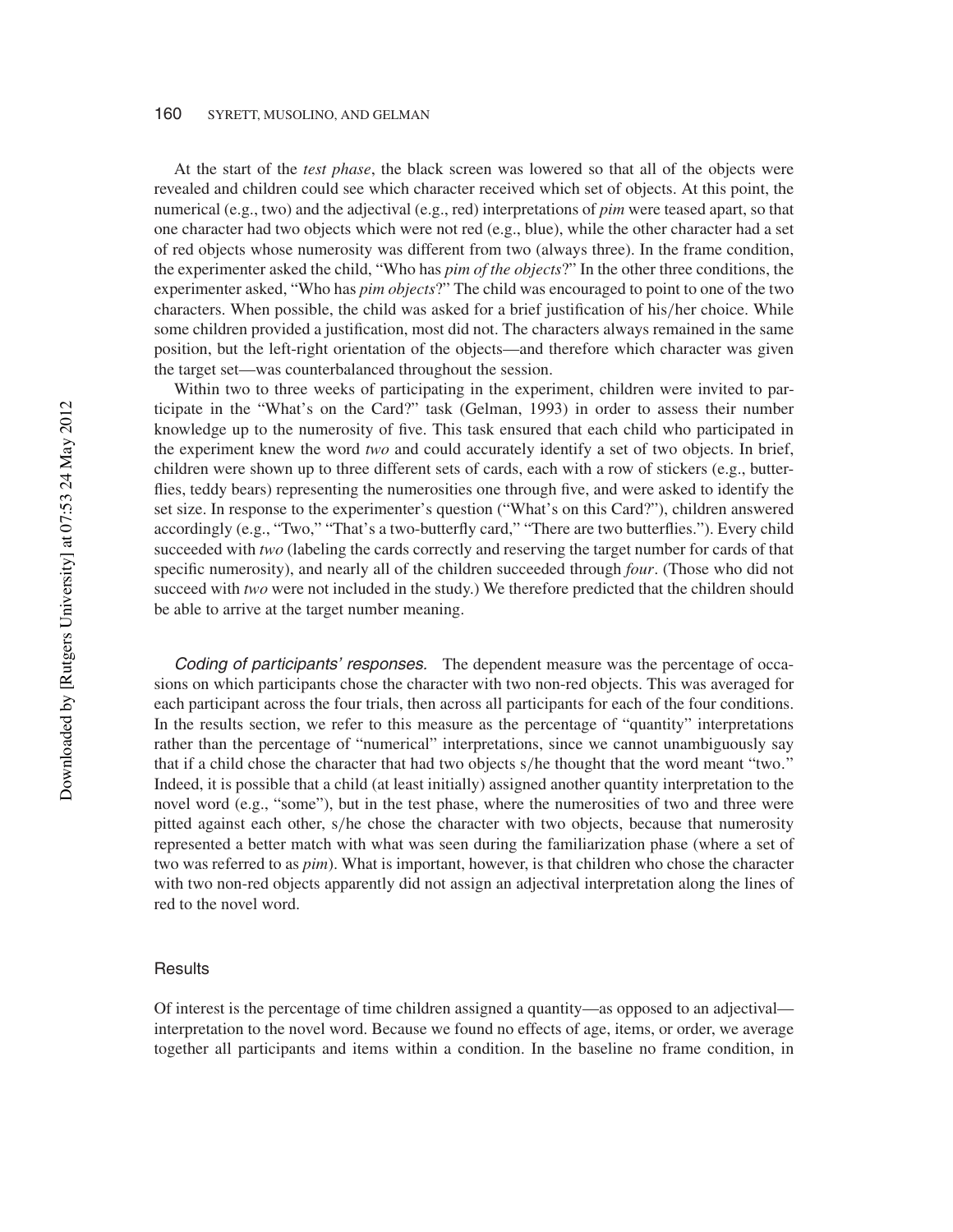

FIGURE 1 Percentage of children's quantity interpretations in the four conditions in Experiment 1: Contributions of the Partitive Frame and the Discourse Context.

which the novel word never appeared in the partitive frame and always appeared in the ambiguous prenominal slot, only four of the 15 children assigned the novel word a quantity interpretation (i.e., they chose the character with the two non-red objects) for more than half of the trials, resulting in an overall quantity interpretation of 31.7%. When the novel word appeared in the partitive frame during familiarization but not at test, six of the 15 children assigned a quantity interpretation for more than half of the trials for an overall percentage of 43.3%. While the explicit adjustment of the numerosity to which the novel word applied increased the percentage of quantity interpretations to 55.0%, this percentage still remained at chance level, with eight of the 15 children assigning a quantity interpretation for more than half of the trials. The highest percentage of quantity interpretations (76.7%) was observed in the frame condition. In this condition, in which the novel word appeared in the partitive frame throughout the experiment, 11 of the 15 children assigned the novel word a quantity interpretation more than half of the time (see Figure 1).

A Kruskal-Wallis test comparing the percentage of quantity interpretations across the four conditions revealed a significant difference between conditions ( $H = 8.69$ ,  $p = 0.03$ ), with paired Wilcoxon signed rank tests revealing significant differences between the frame condition and the no frame ( $U_A = 181$ , p <.01) and "no frame at test" ( $U_A = 162.5$ , p = .02) conditions, but not from the "no frame at test, quantity adjustment" condition ( $U_A = 148$ , p = .07). There was not a significant difference between the no frame and no frame at test for the quantity adjustment conditions ( $U_A = 144.5$ ,  $p < .10$ ), and the no frame at test did not differ from the other two conditions in which the frame did not appear at test (v. no frame  $(U_A = 128.5, p = .26; v.$  no frame at test, quantity ( $U_A = 127$ ,  $p = .28$ )). Single-sample Wilcoxon signed rank tests comparing the four conditions to a .5 median chance level revealed that only the frame condition differs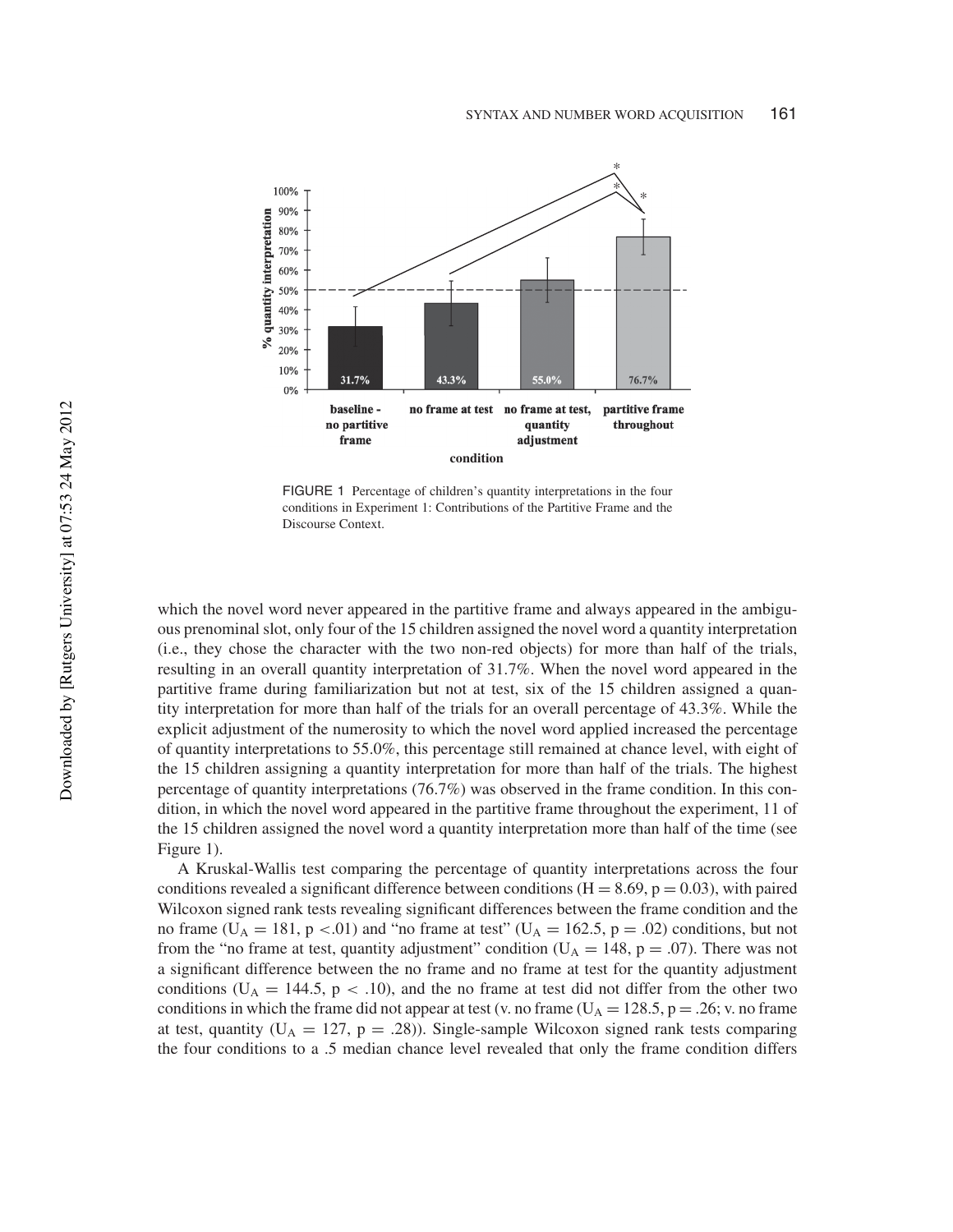significantly from chance ( $p = 0.01$ ; p values in other conditions: no frame = 0.85, no frame at test  $= 0.53$ , no frame at test, quantity adjustment:  $= 0.83$ ).

The consistent presence of the partitive frame in the experimental context therefore appears to have helped constrain the meaning of the novel word, guiding children to assign a quantitydenoting interpretation to *pim*. While presence of the frame during familiarization put children on the path to increased percentage of quantity interpretations, mere introduction of the frame was not enough. In fact, not even an explicit adjustment of quantity boosted the percentage above chance level. This is not to say, however, that children were not attending to quantity at all in the three no frame conditions. Indeed, we were struck by the fact that a small number of children in the baseline no frame condition who apparently chose based on color remarked on the difference in numerosity between the two characters during the experimental session. Despite this observation, though, the most likely candidate for the interpretation of the novel word was not one referring to quantity and that other possible interpretations were considered without further linguistic information constraining the hypothesis space at that time. It seems unlikely that in the no frame at test condition children simply forgot that the partitive had been used just one sentence earlier (for multiple trials).

### **Discussion**

In this experiment we asked whether children are aware of the semantic constraints of the partitive by evaluating their ability to map a novel word occurring in this frame to a quantity denotation. The results suggest that they are. Given a choice between a property such as "red" and a numerosity such as "two," children presented with a novel word in a phrase such as *pim of the trains* assigned the novel word a quantity interpretation significantly more often than what would be expected by chance. They also assigned a quantity interpretation significantly more often than if the novel word never appeared in the partitive frame at all.

Still, we note that the partitive frame alone did not uniquely control children's interpretation of the novel word. Since the target subset seen during familiarization was always composed of two red objects, and the characters at test always had two non-red or three red objects, number (two v. three) was always pitted against color (red v. non-red) for the interpretation of the novel word *pim*. Thus, the discourse context served to narrow the range of possible interpretations by supporting a specific-quantity-denoting interpretation.

As demonstrated by the two no frame at test conditions, although children are aware of the semantic constraints of the partitive frame they nevertheless seem to experience difficulty extending word meaning to a quantity interpretation when the novel word appears outside the test frame. Even though children initially heard the novel word in the partitive and even when they were shown a salient contrast in quantity when the novel word was applied to the set, they were either were unwilling or unable to assign this word a quantity interpretation once the partitive frame was dropped at test (e.g., *Who has pim trains?*) or never gave the word a quantity interpretation.

The pattern observed with the no frame and no frame at test conditions is also reminiscent of a pattern we have observed when running the "what's on the card" task. When children are first shown a card with one or more objects on it and asked, "What's on the card?" more often than not their initial response is one that refers to the object kind (e.g., *A teddy bear!* or *Teddy bears!*) The experimenter then responds affirmatively with a number word (e.g., *You're right! That's*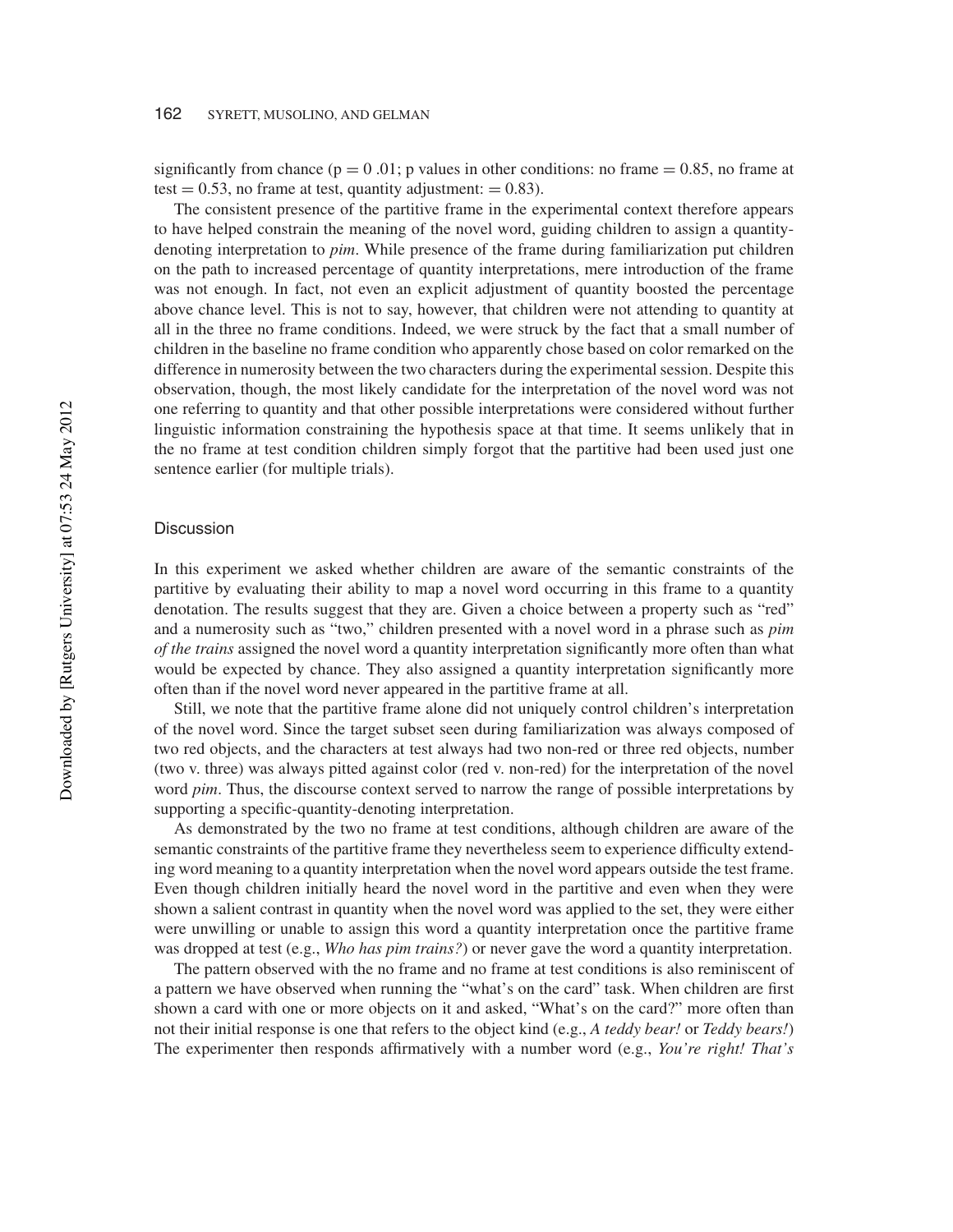*ONE bear! This is a ONE-BEAR card!*). After this, most children then follow suit when asked about subsequent cards, providing a number word in their response. It is not entirely surprising that children's inclination in the nonframe conditions would be to map the novel word onto an interpretation that picks out an object-level property.

Our results further raise the following questions: Is word extension itself difficult when the two competing interpretations are within the Determiner Phrase (DP)-level (i.e., adjective and number), or is it *extension to number-word meaning* itself that is difficult? This distinction bears upon any syntactic bootstrapping hypothesis that calls upon a learner to use the rules of language to arrive at a number word interpretation. The possibility that *two* within-DP interpretations could be responsible for the chance-level performance in the nonframe conditions arises from the observation that studies in syntactic bootstrapping often pit two across-category interpretations against each other (e.g., noun v. adjective, or noun v. verb) (cf. Bernal, Lidz, Millotte, & Christophe, 2007; Booth & Waxman, 2003, 2009; Waxman & Booth, 2001) or two variants of the same category (e.g., count v. mass or count v. proper nouns, or causativity or transitivity in verbs) (cf. Arunachalam & Waxman, 2010; Fisher, 2002; Hall et al., 2001; Katz et al., 1974; Naigles, 1990; Scott & Fisher, 2009; Yuan & Fisher, 2009). Could it be that when the two interpretations being considered are from different grammatical categories (i.e., adjective, numeral) but share similar syntactic positions (i.e., are both located in the Determiner Phrase) that this makes the assignment of a word meaning difficult? Or is it the case that word extension is made more difficult when the target interpretation is that of a number word (perhaps by virtue of it referring to a set-level, and not an object-level property)? We explore these questions in Experiment 2.

# EXPERIMENT 2A: CONTRASTING OBJECT AND SET SIZE WITH THE PARTITIVE AND VERY

Of interest in this experiment is whether children in the previous experiment had difficulty with word extension within the DP or extension to number-word meaning when the novel term(s) were not in the frame condition. To pursue these alternatives, we devised a new word-learning task in order to compare participants' ability to extend the meaning of a novel word used in a partitive frame to their ability to extend meaning when the word is modified by *very*. Importantly, appearance in the partitive frame and modification by *very* (followed by a noun) both place the novel word in the DP. To the extent that performance differs between the two conditions, we attribute this to a difference in the interpretation being accessed for the novel word, all else being equal.

As in the no frame at test conditions of Experiment 1, we are interested in how often participants assign the novel word a quantity interpretation when it is presented in an ambiguous surface-level position at test, after having been presented in a context that either allows such an interpretation—the partitive—or one that does not—modification by *very*. In addition, in order to control for conceptual and linguistic development, in this experiment we also included a group of adult native speakers of English. If adults behave like the children in our experiment, we have evidence about the relative difficulty of word extension, independently of the role played by potential conceptual or linguistic limitations in younger children.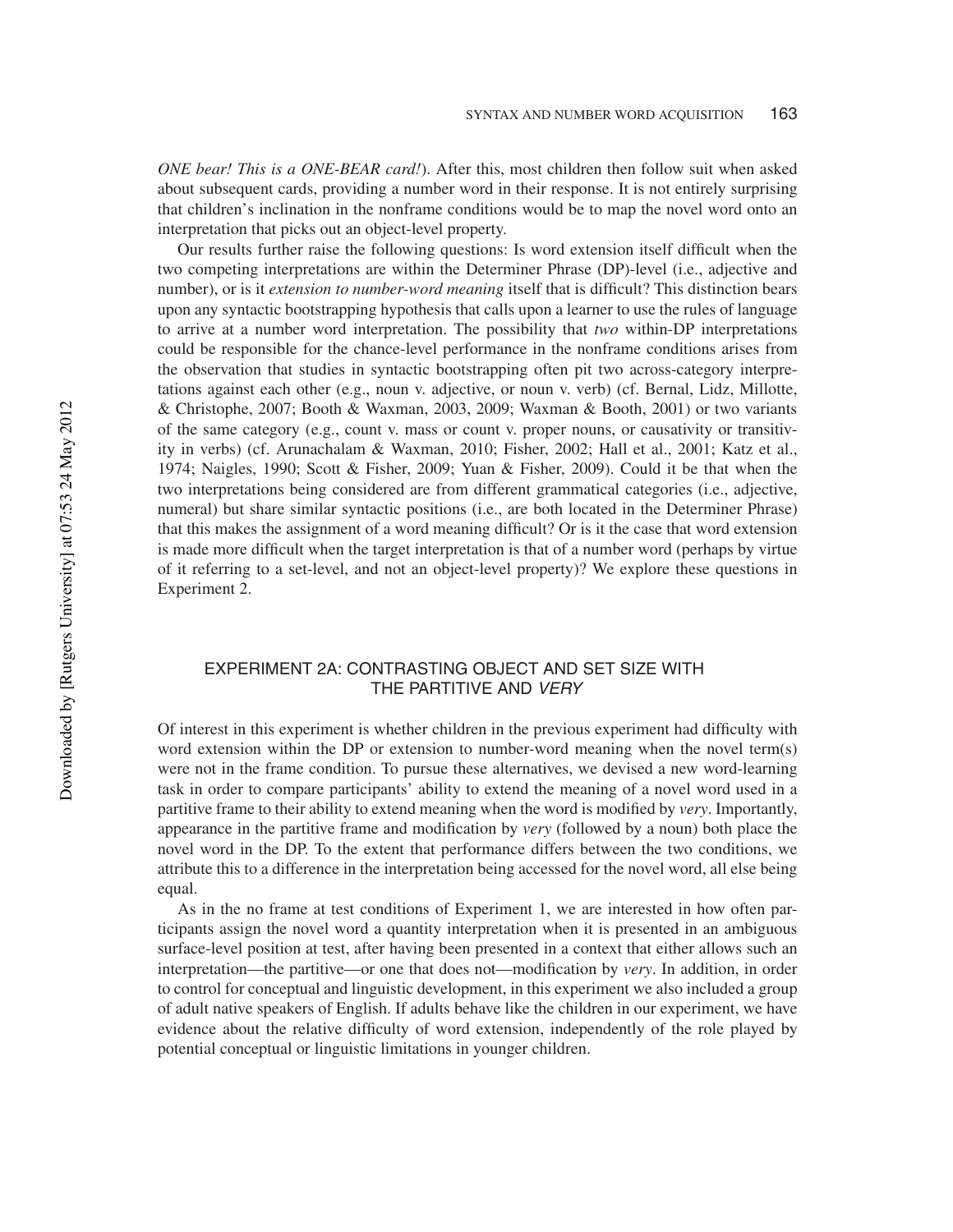#### Method

*Participants.* Twenty-four children (14 girls, 10 boys; mean  $= 3;10$ , median  $= 3;6$ , range  $=$ 2;7 to 4;4) participated. They were randomly assigned into one of two experimental conditions (12 per condition). Data from an additional seven children who had an apparent side bias ( $n =$ 4) or had difficulty paying attention  $(n = 3)$  were not included in the analysis. As in Experiment 1, two parents indicated that another language was spoken at home, but these children behaved no differently from the others in the class or in terms of their participation during the experiment, so their data were included. Twenty-six undergraduates (13 females, 13 males; range  $=$ 18–21 years with one 27-year-old outlier) from Rutgers University who were fulfilling an experimental requirement for a Psychology course also participated, 13 per condition. Data from three additional participants who were confused by task instructions before the task even began and even after repetition were not used. All participants were native speakers of English.

Materials and procedure. The "cover story" for the experiment was that a dragon liked learning new words, and the participants were playing a game with him to help him learn about the word *zav*. Adult participants were told that the experiment was intended for preschoolers and that the experiment was indeed as easy as it seemed, so that they did not overinterpret the task. Before the beginning of each session, the dragon appeared on the computer screen and announced, "I like learning new words. Today we're going to play a game to learn about the word *zav*. If you listen carefully, you can help me figure out what the word *zav* means. Are you ready? Let's play!" The dragon reappeared briefly throughout the experiment and at the end to encourage participants to continue and remind them about the purpose of the game. A male native speaker of American English recorded the voice of the dragon. These sound files were edited in the same way as the female speaker's stimuli.

Participants were randomly assigned to one of two between-subject conditions: one in which the novel word was in the partitive frame (e.g., *zav of the cars*) and one in which the novel word was modified by *very* (e.g., *the very zav cars*). In each case, participants were asked to respond to five trials with five different objects across the experimental session. Participants were randomly assigned to one of two predetermined trial orders. An analysis revealed no item or order effects. Each trial had the same structure, modeled after the intermodal preferential looking paradigm (cf. Golinkoff, Hirsh-Pasek, Cauley, & Gordon, 1987; Hirsh-Pasek & Golinkoff, 1996; Hollich, Rocroi, Hirsh-Pasek, & Golinkoff, 1999; Spelke, 1979) and previous word-learning studies (cf. Booth & Waxman, 2003, 2009; Waxman & Booth, 2001). See Table 8 for a representative trial. (The "control" condition indicated on the bottom row is included as part of Experiment 2b.)

A four-second screen displaying an animated animal (a spider or a snail) accompanied by a musical sound effect signaled the beginning of each trial. A blank screen then appeared for three seconds, and a female voice invited the participants to look at some objects (e.g., "Let's look at cars!"). The trial then proceeded, and was segmented into three distinct phases: *familiarization, contrast*, and *test*.

During the *familiarization phase*, participants were shown a set of objects and had their attention drawn to them (e.g., "Yay! Cars!"). They then heard a subset of the objects labeled with the target word *zav* (e.g., "Look! Zav of the cars are different! Can you see that zav of the cars are different?" or "Look at the very zav cars! Can you see the very zav cars?"). The target subset was composed of two big objects and was contrasted with three small objects on the other side of the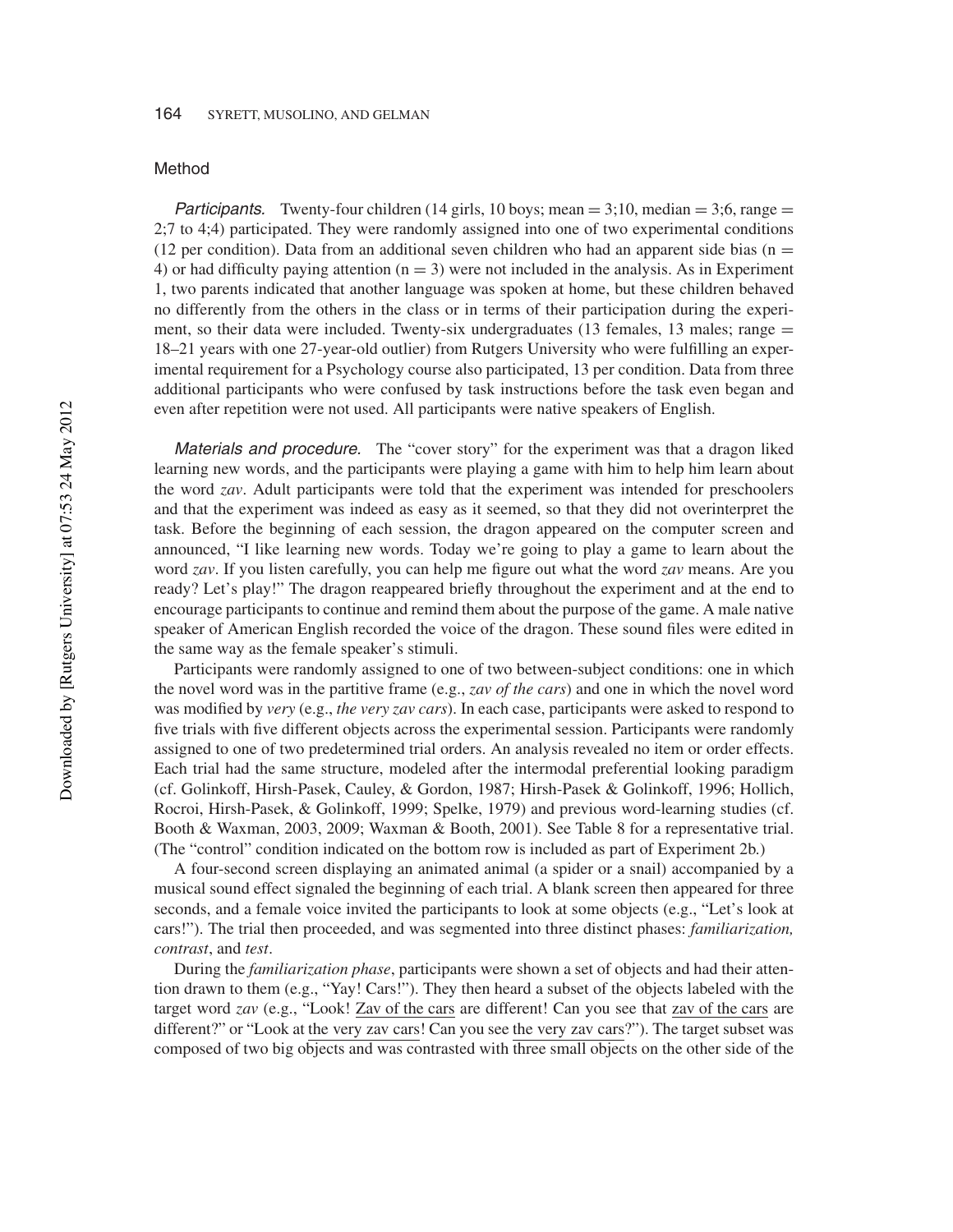|                                    | familiarization phase                                                                            | contrast phase                                                                             |                     | test phase                                                |  |
|------------------------------------|--------------------------------------------------------------------------------------------------|--------------------------------------------------------------------------------------------|---------------------|-----------------------------------------------------------|--|
|                                    | 10 seconds                                                                                       | 8 seconds                                                                                  | 5 seconds           | 12 seconds                                                |  |
|                                    |                                                                                                  |                                                                                            |                     |                                                           |  |
|                                    |                                                                                                  |                                                                                            |                     |                                                           |  |
|                                    |                                                                                                  |                                                                                            |                     |                                                           |  |
| partitive<br>condition             | Look! Zav of the cars<br>are different.<br>Can you see that<br>zav of the cars are<br>different? | Oh no! What happened?<br>Zav of the cars are<br>missing!<br>Where did those cars go?       | Yay! Here they are! | Yay! Look at these cars!<br>Where do you see<br>zav cars? |  |
| very<br>condition                  | Look at the<br>very zav cars!<br>Can you see the<br>very zav cars?                               | Oh no! What happened?<br>The very zav cars are<br>missing! Where did<br>those cars go?     | Yay! Here they are! | Yay! Look at these cars!<br>Where do you see<br>zav cars? |  |
| prenominal<br>control<br>condition | Look at those zav cars!<br>Can you see<br>those zav cars?                                        | Oh no! What happened?<br>Those zay cars are<br>missing!<br>Where did those cars<br>$g_0$ ? | Yay! Here they are! | Yay! Look at these cars!<br>Where do you see<br>zav cars? |  |

TABLE 8 Representative trial for Experiment 2a

screen. As in Experiment 1, the visual stimuli were .jpeg images of real objects and included pictures of toy cars, balls, toy horses, boots, and hats. The size of the images was comparable across trials, and the ratio of big to little objects during the familiarization and test phases remained constant (approximately 1.5:1).

Note that during familiarization, the wording in both conditions serves to draw participants' attention to the objects on the screen. In the partitive condition, the wording not only indicates to the participants *that* a subset of items differs in some way but should also invite participants to determine *which* subset is different and *how* it differs. Furthermore, semantic constraints of the partitive should highlight a quantity, be it vague or precise. Note that whatever this quantity is, it cannot be the entire set, since all of the objects do not differ from each other; two of the objects are the same as each other on every dimension, and three of the objects are the same as each other on every dimension. Moreover, the members of these two sets differ from each other only with respect to the dimension of size. While the wording in the *very* condition also highlights a salient property of the objects on the screen, it is perhaps not as effective at singling out a proper subset of items at this point. This is because *very* appears with a wide range of adjectives as an intensifier and could be understood as referring to a property of a proper subset (e.g., the "big" or "small" cars) or the entire set of objects on the screen (e.g., the "pretty," "shiny," "nice" cars, etc., which could be all of them).

A female native speaker of American English (the first author) recorded the auditory stimuli in a sound-attenuated recording booth. The speaker read from a script and produced the stimuli in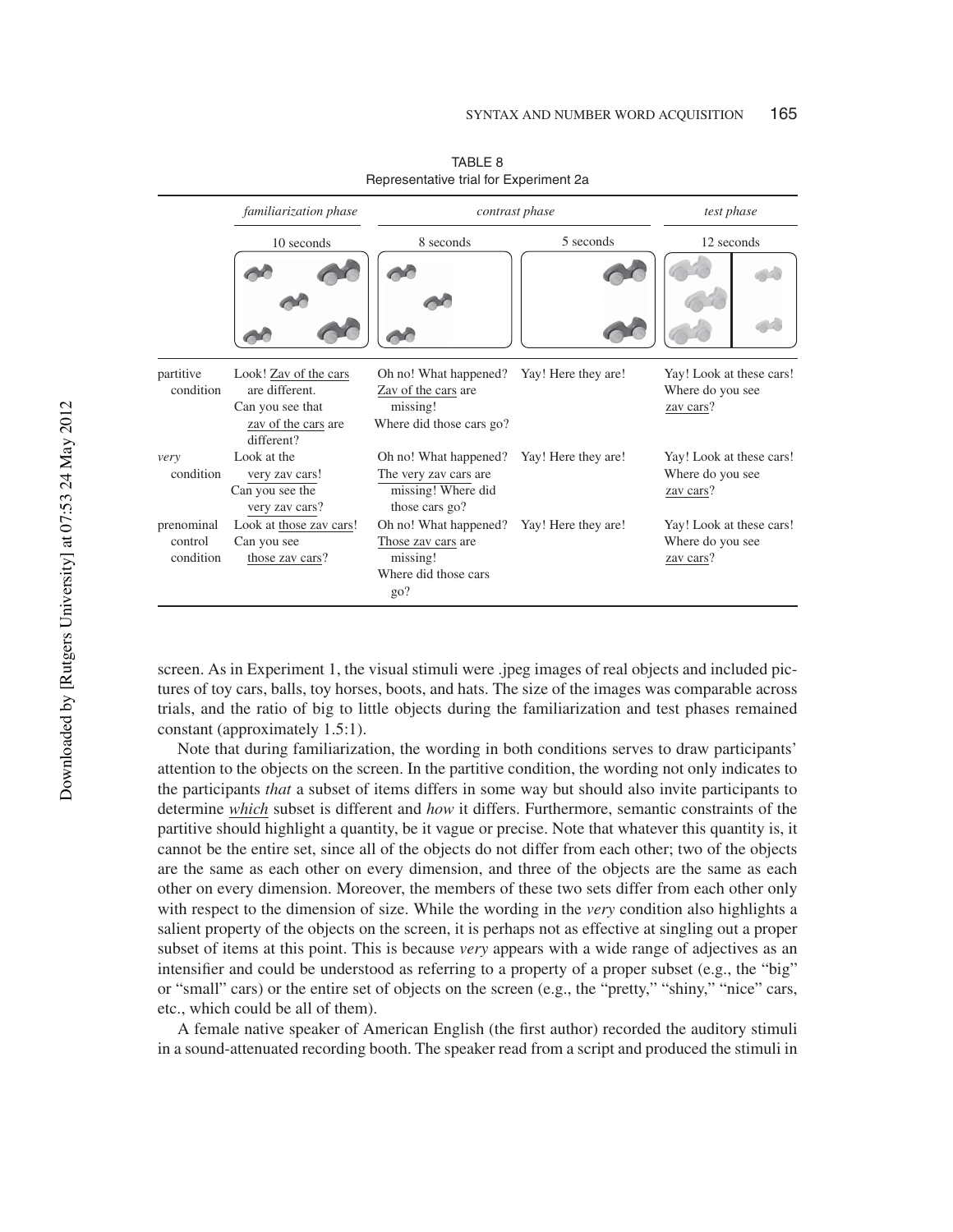a style modeling the prosody of child-directed speech. The first author then edited the sound files using Praat software (Boersma & Weenink, 2007), controlling for articulation, pitch, amplitude, length, and overall consistency.

Next, during the *contrast phase*, the target subset disappeared, and the speaker asked what happened, again placing the target word in the syntactic context for the condition (e.g., "Oh, no! What happened? Zav of the cars are missing!" or "The very zav cars are missing!"). The subset then reappeared, and the voice announced their return. Before the test phase, a blank screen appeared for four seconds, and the speaker invited the participants to look at more of the same kind of object (e.g., "Let's look at more cars!").

During the *test phase*, two new sets of objects of the same kind but of a different color appeared on either side of the screen. On one side of the screen there were two small objects, while on the other side there were three big objects. A thick black line separated the two sides. Thus the two competing interpretations were teased apart, such that number (two v. three) was always pitted against size (big v. small). Left-right orientation of the objects was counterbalanced throughout the session. In each of the conditions, the speaker said the same thing during this phase. She first directed the participants' attention to the objects on the screen and then asked them which side had the "zav" objects, placing the novel word in the prenominal position, thereby asking participants to extend the word meaning beyond the target linguistic context for their specific condition. Participants' choice of side during the test phase was then analyzed.

Children were asked to point to the objects to indicate their selection. Adult participants were given a response booklet at the beginning of the experimental session and were asked to record their responses for the five trials on separate, consecutive pages. On each page, the words "LEFT" and "RIGHT" were written, and participants were asked to circle one of the two choices and then turn the page. "LEFT" and "RIGHT" labels were also placed on either side of the computer screen for adult participants and their attention was drawn to these labels at the beginning of the session, so that there would be no confusion about the choice of side. Adults were run individually or in groups of two, while the experimenter was in the room with them. They were given clipboards to shield their responses from each other, and were asked to resist reviewing their responses during the experimental session.

# Coding of participants' responses

The dependent measure was the percentage of occasions on which participants chose the side of the screen with two small objects. This percentage was averaged over the five trials for each participant, then across all participants in each condition. As in Experiment 1, we refer to this measure as the percentage of "quantity" interpretations, since we cannot unambiguously say that if a participant chose the side of the screen with two objects they thought that the number word meant "two." We can conclude, however, that participants who chose the side with two objects did not assign an adjectival interpretation along the lines of "big" to the novel word (and likewise for the "*very*" condition).<sup>6</sup>

<sup>6</sup>The term *adjective* or *adjectival* is shorthand for (*relative*) *gradable adjective*, since only adjectives that allow for such an interpretation can be modified by *very* (e.g., *very big* v. ∗*very wooden*) (cf. Bartsch & Venneman, 1972; Kennedy, 1999).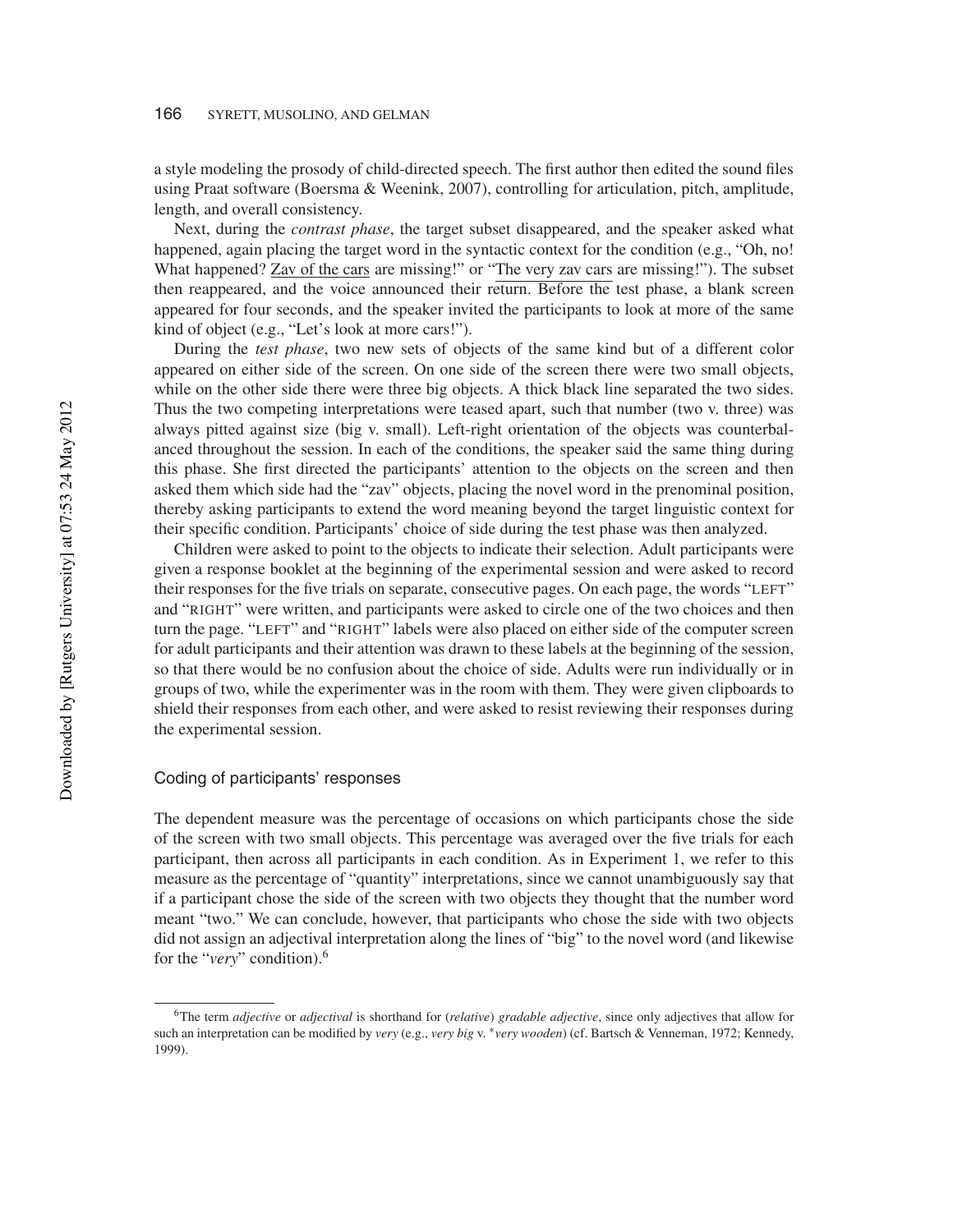

FIGURE 2 Percentage of adults' and children's quantity interpretations in the two conditions in Experiment 2a: Contrasting Object and Set Size with the Partitive and *Very*

### **Results**

We begin by analyzing the performance of the adult participants presented in Figure 2. As before, the dependent measure is the percentage of occasions on which participants assigned a quantity interpretation. In the partitive condition, adults assigned the novel word a quantity interpretation 53.8% of the time. By contrast, in the *very* condition, they assigned *zav* a quantity interpretation only 13.8% of the time. A Mann-Whitney test revealed a reliable difference between the two conditions ( $U_A = 45$ ,  $z = 2$ ,  $p = .02$ ). Furthermore, a single-sample Wilcoxon signed rank tests comparing each condition to a .5 median chance level revealed that the partitive condition did not differ significantly from chance ( $p = .75$ ), while the *very* condition did ( $p = .008$ ).

However, further examination of performance in the partitive condition revealed a split among participants. Four adults accessed the quantity interpretation 100% of the time, and four adults never accessed it. Of the remaining five, one accessed the quantity interpretation on the first trial only then patterned with the  $0\%$  acceptance group for trials 2–5. While the remaining four did not access this interpretation on trial 1 and maybe trial two, they favored it on trials 3–5 100% of the time. If we restrict our analysis to trials 3–5, we observe a categorical difference between two groups of participants: eight at 100% acceptance and five at 0% acceptance. Thus, the apparent chance pattern is the result of a misleading outcome of averaging responses (see Restle, 1962).

Turning now to the children's responses, also in Figure 2, we once again see a qualitative difference between the two conditions. Not only were children in the partitive condition unable to consistently access a quantity interpretation, but they also never supplied a justification that suggested such an interpretation when their choice was correct. This was so, despite some children having tagged and counted the objects they saw during training or familiarization. By contrast, children in the *very* condition almost never accessed a quantity interpretation, and half of these children explicitly said that *zav* means "big" or pointed out its role in distinguishing the "mommies" from the "babies" among the objects.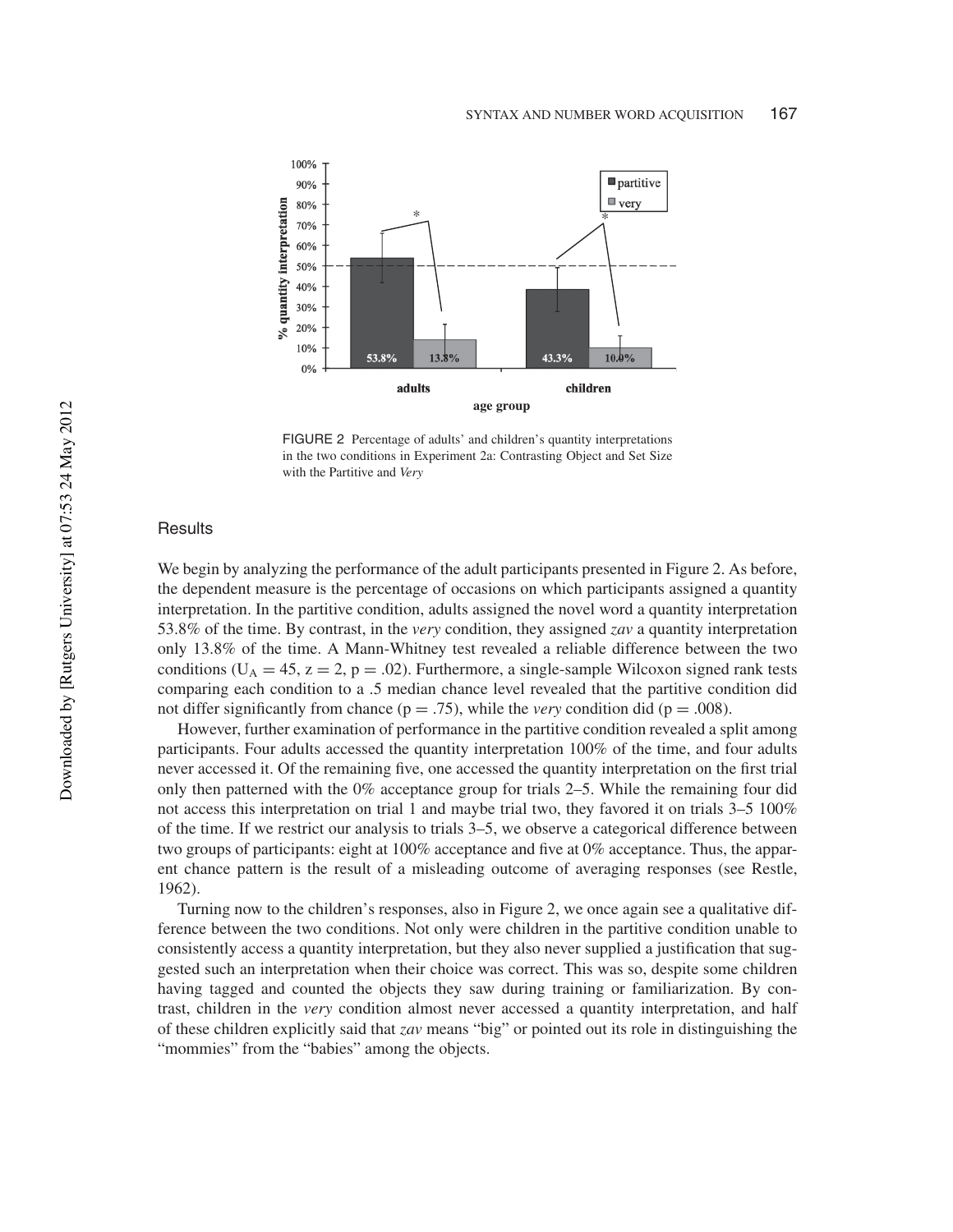#### 168 SYRETT, MUSOLINO, AND GELMAN

In the partitive condition, children assigned the novel word a quantity interpretation only 38.3% of the time, and only four of the 12 children accessed a quantity interpretation more than half of the time, which is no different from chance performance (binomial probability  $p = .12$ ). In the *very* condition, children assigned the novel word a quantity interpretation only 10% of the time, and only one of the 12 children in this condition accessed a quantity interpretation more than half of the time, which is significantly below chance performance (binomial probability p < .01). Likewise, a single-sample Wilcoxon signed rank tests comparing each condition to a .5 median chance level revealed that the partitive condition did not differ significantly from chance ( $p = .43$ ), while the *very* condition did ( $p = .002$ ). This pattern is similar to that of the adults. While neither condition exhibited a trend towards the quantity interpretation, a Mann-Whitney test revealed a significant difference between the two conditions ( $U_A = 110.5$ , z =  $-2.19$ ,  $p < .02$ ), and adults were no more likely than children to access a quantity interpretation in the 'partitive' condition ( $U_A = 90.5$ ,  $z = -0.65$ ,  $p = .26$ ).

# **Discussion**

Experiment 2a served to determine whether word extension itself is difficult when the two competing interpretations are within the DP-level (i.e., adjective and number word interpretations) or whether it is extension to number-word meaning that is difficult for children.

The results suggest that what is difficult is *extension to number-word meaning*, for both children and adults. Indeed, both groups performed at chance level in the partitive condition, thereby replicating the results of the no frame at test condition in Experiment 1 for children. Of note is that both groups patterned similarly and rarely assigned the novel word a quantity interpretation in the condition where it was modified by *very* (13.8% and 10% for adults and children, respectively). The behavior of children and adults in this condition indicates that word extension itself is not what causes difficulty in the partitive condition. Instead, extension to number-word meaning given this frame seems to be the source of difficulty. It is noteworthy that even adults were not universally successful in mapping the novel word to a number word interpretation in the partitive condition.

Further consideration of the adults' performance in the partitive condition, especially given the split between the two subgroups, led us to wonder whether size—and consequently an interpretation of the novel word as something like "big"—was a more salient property than numerosity (cf. Clearfield  $\&$  Mix, 1999). Perhaps if numerosity were better highlighted during the familiarization and contrast phases, a number word interpretation would be more accessible and the percentage of quantity interpretations in the partitive condition would increase. We explore this possibility in Experiment 2b with adult participants.

# EXPERIMENT 2B: INCREASING SET SIZE TO MAKE NUMEROSITY SALIENT FOR ADULTS

In this experiment we manipulated the number of objects in the display during the familiarization and contrast phases. We hypothesized that this manipulation would better highlight the difference between the numerosity of the two sets. Increasing the distance between two set sizes renders the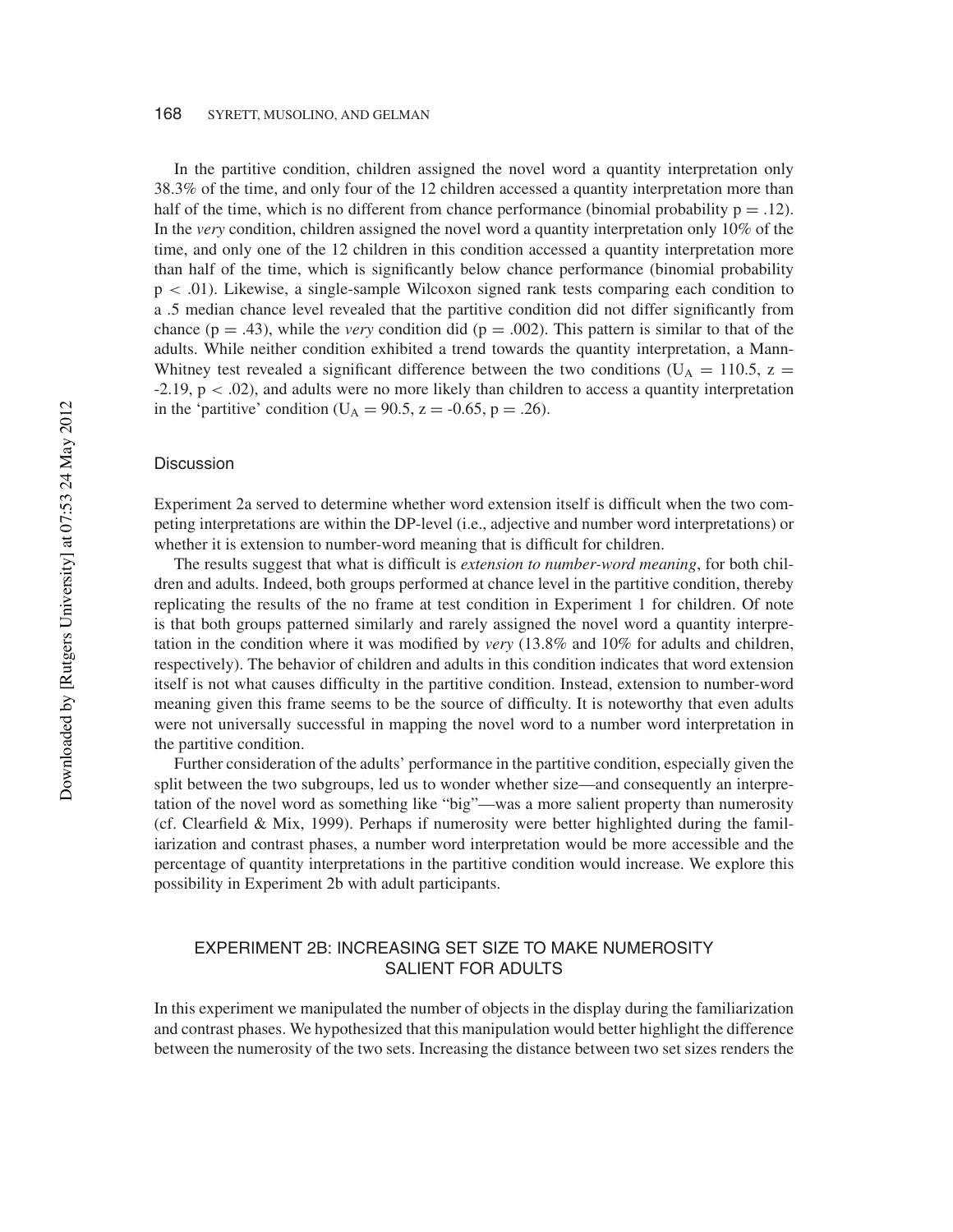numerosity more salient (for a review, see Gallistel & Gelman, 2005). Therefore, a number word interpretation for the novel word should be more accessible given a contrast between set sizes of 2 vs. 5 as opposed to 2 vs. 3. By targeting adults in this experiment, we sought to obtain baseline information about how the relative salience of numerosity could provide contextual support for a numerical interpretation for young number-word-learners.

# Method

Participants. Forty-five undergraduates from Rutgers University who were fulfilling an experimental requirement for a psychology course participated (25 females, 20 males; age range: 18–23). Participants were randomly assigned to one of three conditions, 15 per condition. Data from one inattentive adult participant were not used. All participants were native speakers of English.

Materials and procedure. The materials and procedure were identical to Experiment 2a, with three exceptions. First, in Experiment 2b, two big objects were contrasted with five small objects, instead of the three small objects in Experiment 2a. For reasons give above, the contrast between the two sets was increased from 2 vs 3 to 2 vs 5. We also added a new control condition to assess whether adult participants have a bias towards a number or adjectival interpretation when the novel word is in a syntactically neutral position, i.e., prenominal position, following a demonstrative (see Table 7). Finally, after participants were done viewing the video, the experimenter asked them to write down their best guess as to the meaning of the word *zav*, along with a brief justification for their response, thereby providing another clue about their interpretation of the novel word.

### **Results**

As before, the dependent measure was the percentage of occasions on which participants chose the side of the test screen with two small objects (i.e., how often participants assigned a quantity interpretation). The results are captured in Figure 3.

A Kruskal-Wallis test revealed a significant difference between the three conditions (H(2)  $= 15.57$ , p < .001). Further pairwise comparisons between the two conditions using a Mann-Whitney test revealed a significant difference between the partitive condition and both the *very* condition (U<sub>A</sub> = 23, z = 3.69, p < .0001) and the control condition (U<sub>A</sub> = 41, z = 2.94, p < .002), but no difference between the *very* and control conditions ( $U_A = 130$ ,  $z = -0.71$ ,  $p = .24$ ). In addition, single-sample Wilcoxon signed rank tests revealed that all three conditions were significantly different from chance, with responses for the partitive condition diverging from the other two conditions (partitive:  $p = .04$ ; *very*:  $p < .001$ ; and prenominal control:  $p < .02$ ).

In contrast to the results from Experiment 2a, adults in the partitive condition in Experiment 2b had a reliable tendency to assign the novel word a quantity interpretation. Thus, the increase in the difference between the sizes of the two sets of objects had the anticipated effect.<sup>7</sup> Still, once

 $<sup>7</sup>$ Manipulating the object property pitted against numerosity could also influence the interpretations accessed. A pilot</sup> experiment with six adults using the same design as Experiment 2b, but with number pitted against color (instead of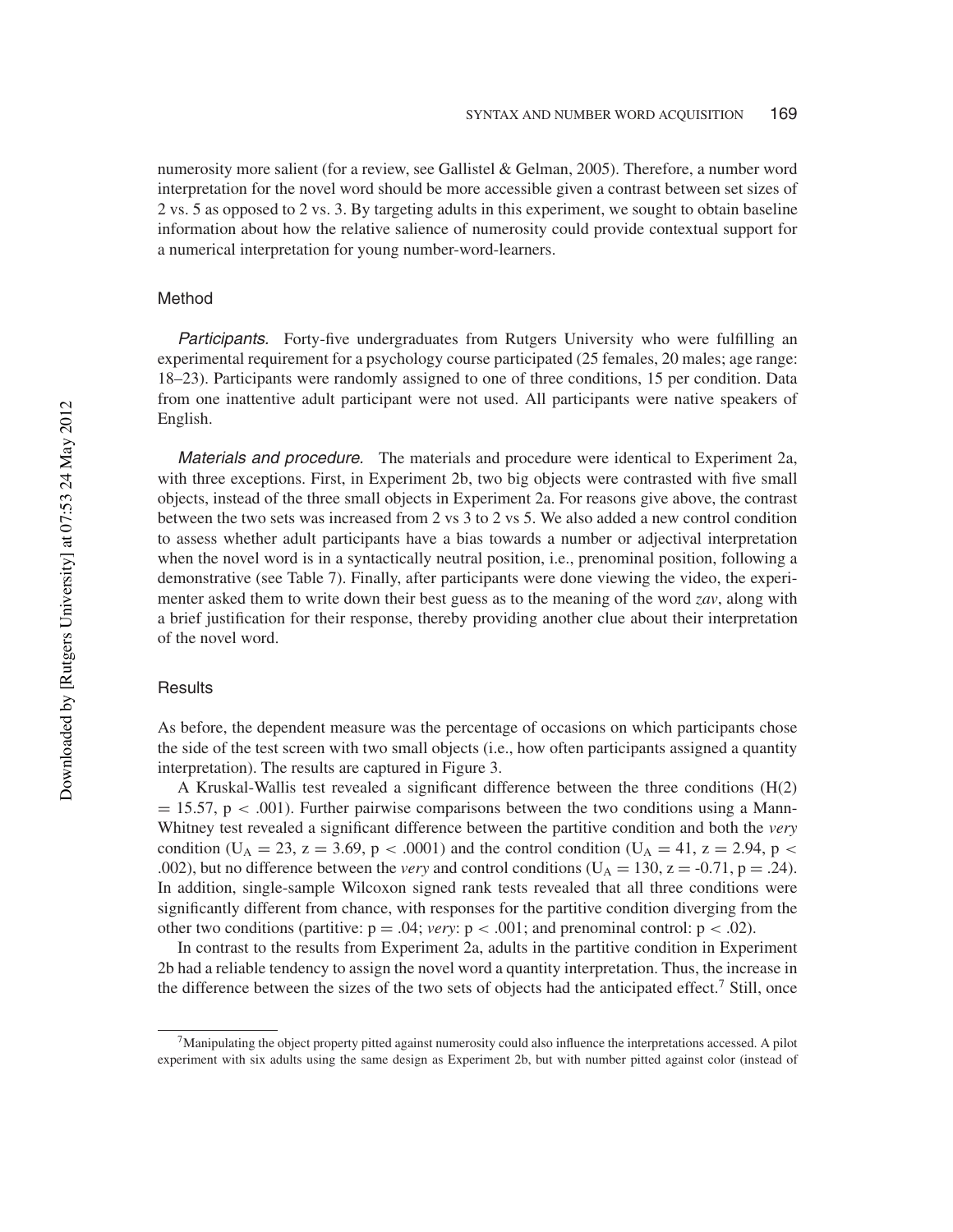

FIGURE 3 Percentage of adults' quantity interpretations in the three conditions in Experiment 2b: Increasing Set Size to Make Numerosity Salient.

again a within-group difference emerged within the partitive condition. Nine adults accessed the quantity interpretation 100% of the time, and two did so for at least trials 3–5. This time, only two adults never accessed the quantity interpretation, and two were at 0% acceptance for trials 2–5. Restricting our focus to trials 3–5, we observe a split between 11 participants at 100% acceptance, and 4 at 0% acceptance.

The participants also provided their interpretation of the novel word immediately following presentation of the video. These were in line with the choice data. The same group of 11 who chose on the basis of quantity said that the novel word meant "two," while none of the adults in the *very* condition gave this response and only four in the prenominal control condition did. A typical response in the partitive condition was that whenever the speaker used the novel word, two items disappeared or were different. By contrast, all of the participants in the *very* condition and 11 of the 15 participants in the prenominal control condition said that the novel word meant "big" or "large(r)," but only four in the partitive condition did (from the adults with a  $0\%$  quantity interpretation on the final trials). A typical response in this condition was that the larger items always disappeared or were removed.

It is not the case that *any* modifier would have led to an adjectival interpretation. Ten additional adults participated in an experiment with similar design in which the novel word *zav* was modified by *exactly*, and color was pitted against numerosity. In this case, adults assigned a quantity interpretation 91.7% of the time, which was significantly above chance (t(11) = 7.25,  $p < 0.0001$ ). Only two adults obtained a quantity interpretation less than 100% of the time. In addition, almost every adult commented that the novel word had to be a number (specifically *two*) because it was modified by *exactly*, and that color words cannot be modified by this adverb.

size) produced similar results, although with a slightly higher percentage of quantity interpretations (83%). All six adults responded that they thought the novel word meant "two."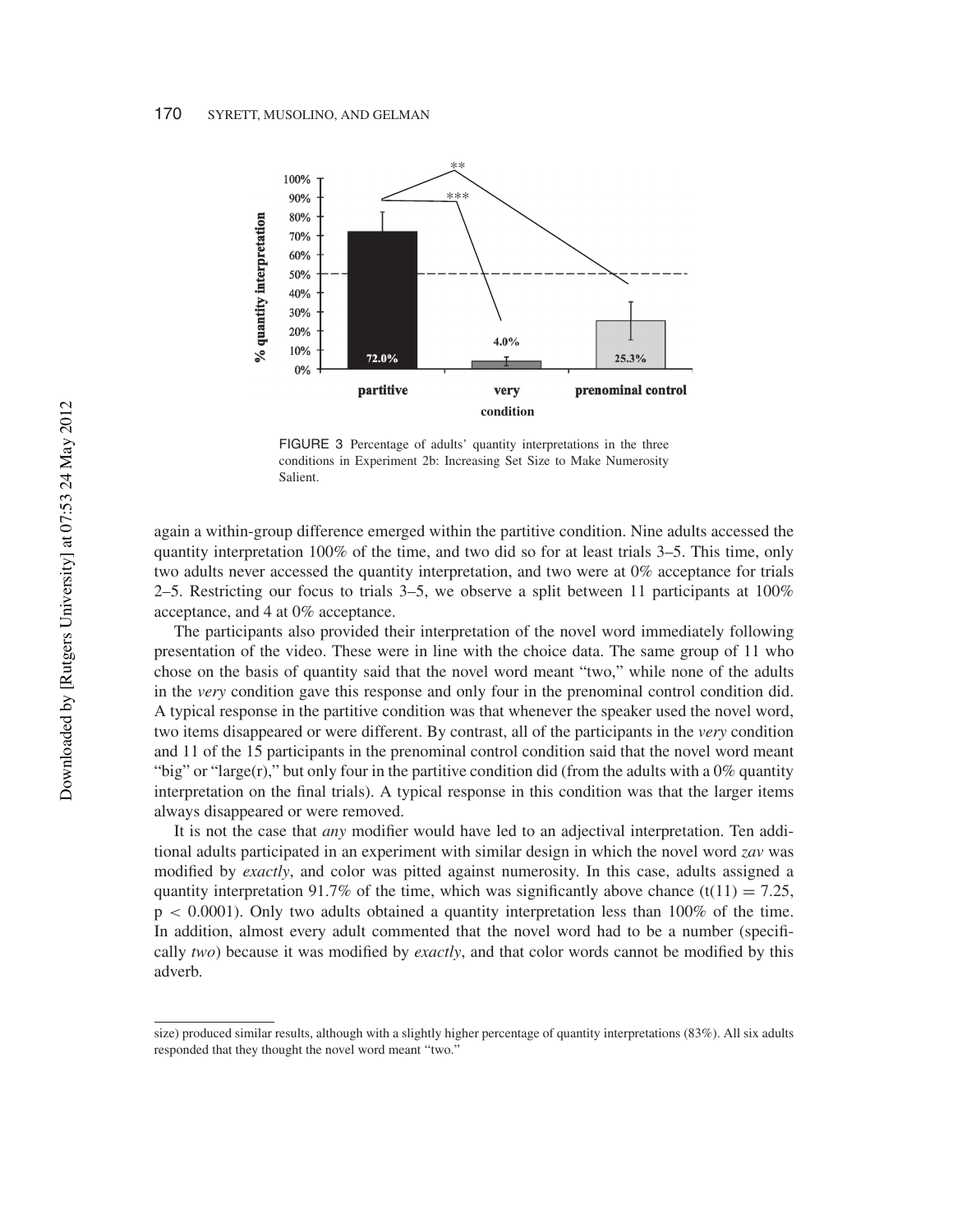#### **Discussion**

In this experiment, we expected that a manipulation of the numerosity of the contrast set of objects displayed during the familiarization and contrast phases would enhance participants' ability to assign the novel word a quantity interpretation in the partitive condition. It did. Adults in Experiment 2b compared to those in Experiment 2a generally settled on a quantity interpretation in the partitive condition in contrast to Experiment 2a. Performance in the *very* condition replicated what we found in Experiment 2a: participants almost never chose the side corresponding to a quantity interpretation in this condition. Participants' interpretations of the novel word in different conditions buttress this conclusion. Eleven of 15 participants in the partitive condition said that *zav* meant "two" (as opposed to a nonnumerical interpretation or a nonspecific quantity interpretation such as "some"). No one in the *very* condition provided a quantity interpretation; instead, they all said that the word zav meant "big" or "large(r)." Thus, the ability to extend word meaning to a number word interpretation may be compromised when otherwise robust syntactic cues are paired with perceptually salient object properties (see also Subrahmanyam, Landau, & Gelman, 1999).

Although participants benefited from a manipulation of the experimental context that made a quantity interpretation more salient than a competing object property interpretation, a subset of the participants continued to assign an interpretation to the novel word that was inconsistent with the semantic constraints of the given syntactic environment. Thus, even adults who might never say or judge as grammatical a phrase such as <sup>∗</sup>*big of the cars* nevertheless allowed a novel word appearing in the *big* slot to have this interpretation. By contrast, participants unequivocally recognized that a novel word modified by *very* should have an adjectival, and not a number, interpretation.

Also of interest is the fact that participants were reluctant to assign the novel word a quantity interpretation in the prenominal condition, an environment in which both an adjective (e.g., *those big cars*) and a number word (e.g., *those two cars*) can occur. One possibility is that a number word interpretation is less likely than an adjectival interpretation in this environment. This may indicate that the default for a novel word interpretation is at the individual object level rather than the group/set level (see Bloom & Kelemen, 1995; Markman, 1990; Markman & Hutchinson, 1984; and Markman & Wachtel, 1988, for relevant discussions). However, it also may be that adjectives more naturally yield a restrictive interpretation in the prenominal position, providing essential or unique identifying information about a discourse referent in existence (Link, 1987; Alan Munn, personal communication, 2008).

# GENERAL DISCUSSION AND CONCLUSIONS

We asked whether syntactic patterns in the input can aid children when acquiring number-word meaning. We began by distinguishing two possible implementations of a syntactic bootstrapping approach—one in which language is able to uniquely identify the number word category for the word learner and one in which language serves to highlight the quantity-denoting status of number words and would need to be supplemented by additional information (e.g., in the discourse context) for the word learner to pick out number words. We took as our starting point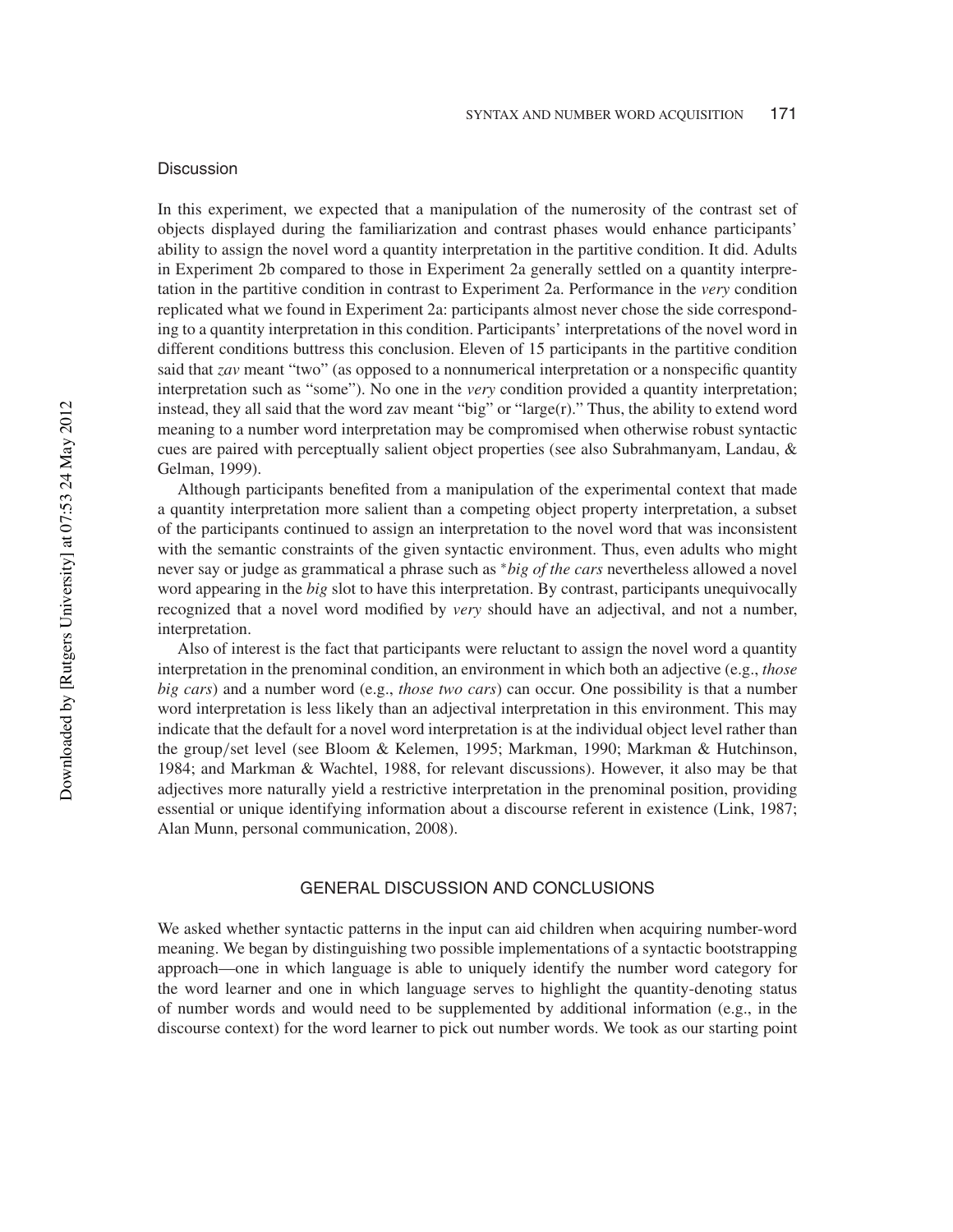a proposal by Bloom and Wynn (1997). Our analysis of the four linguistic cues identified by B&W and a follow-up analysis of a set of CHILDES transcripts of child-directed speech led us to propose the targeted linguistic cues do not suffice for an unambiguous classification of novel words as numbers words. We therefore turned to a set of word-learning experiments to determine what additional information child participants need to know in order to learn that a novel word refers to number.

In Experiment 1, we found that children are aware of the semantic constraints associated with the partitive frame, and that the discourse context can provide support for a specific quantity interpretation (e.g., "two" rather than "some"). When a novel word occurred in this frame (i.e., *pim of the cars*), children were more likely to assign it a quantity interpretation such as two than an adjectival one such as red. However, we also found that children were less likely to extend the meaning of the novel word to a quantity interpretation after the partitive frame was dropped in the test phase. They also did not perform as well as they did when they received consistent linguistic support throughout the familiarization and test phases when a contrast in quantity was highlighted.

Results from Experiments 2a and 2b sharpened this picture. In Experiment 2a, children and adults experienced no difficulty extending the meaning of a novel word to an adjectival interpretation in contexts in which the novel word in question was modified by *very* (e.g., *very zav cars*). This suggested that what is difficult is extension to number-word meaning. This conclusion was reinforced by the fact that even some adult participants in Experiment 2a could not reliably extend the meaning of a novel word to a number word interpretation. However, the adults were more successful in extension when numerosity was made more salient in Experiment 2b. As a result, in this experiment adults were not only more likely to assign a quantity rather than an adjectival interpretation to the novel word, but they also provided a specific quantity interpretation when asked for their interpretation. In sum, these results indicate that it is possible, at least in principle, for children to use distributional cues such as occurrence in the partitive frame to deduce that a novel word occurring in this environment is quantity-denoting. This might indicate that part of number-word learning entails an implicit comparison with other quantificational lexical items to assign the right set of linguistic properties to number words.

Interestingly, Barner et al. (2009) independently arrive at a strikingly similar conclusion about the viability of bootstrapping number-word meaning. In a comparison of the developmental pattern of number word and quantifier acquisition in Japanese- and English-acquiring children, they find that while Japanese children either meet or exceed English children in their knowledge of quantifiers, they have delayed comprehension of number words. Barner et al. conclude that Japanese children's difficulty in acquiring number words must lie in determining that number words denote properties of sets. After reviewing various bootstrapping accounts of number-word learning, including B&W's, the authors argue in favor of what they term "quantifier bootstrapping." Under this account, children rely upon the shared distributional properties of quantifiers and number words in the input to infer that number words are quantity-denoting. In languages in which the "distributional profiles" of these lexical items are only weakly related—such as Japanese, where, for example, classifiers are used frequently with number words but not quantifiers—the acquisition of number-word meaning should be delayed relative to that of quantifiers.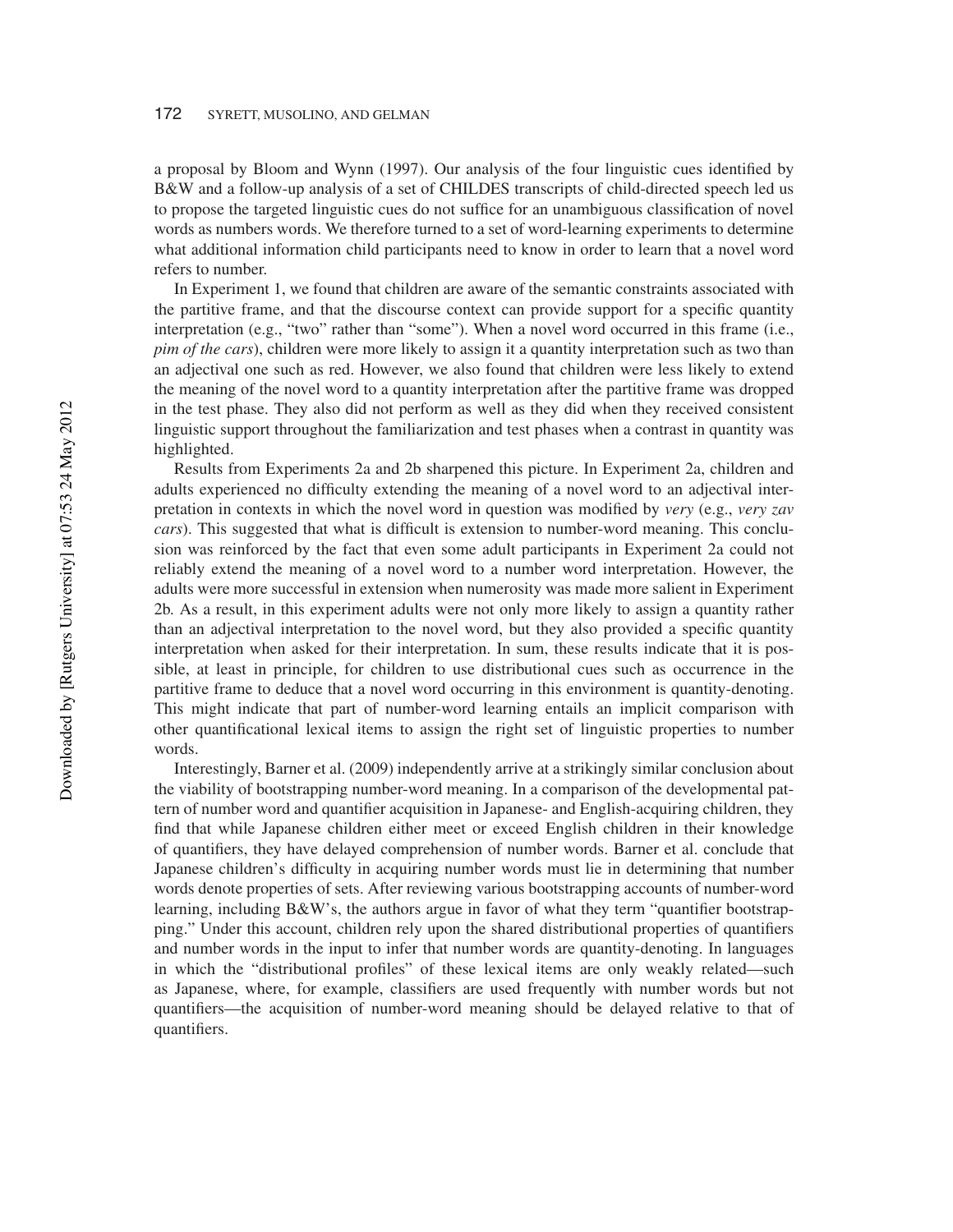Note that although we have shown that children *can* appeal to the sort of syntactic cues discussed here to learn something about the quantity-denoting nature of number words, we have not shown that this is what children *actually do* in the course of number word acquisition. After all, the children in these experiments already knew the meaning of the word *two* (as witnessed by their performance on the "What's on this card?" task). The experiments presented here provide evidence that children are at least sensitive to the semantic constraints associated with certain syntactic environments, which supports the corpus data presented by B&W and by us—a necessary step to determining the role of natural language syntax in number word learning.

Recall that in addition to linguistic information, children still need to use additional information, such as what is provided by the discourse context, to further tease apart number words from the broader class of quantity-denoting expressions, which includes a host of quantifiers (e.g., *many*, *some*, *a few*, *several*). This, then, leaves the door open for counting and the counting principles identified by G&G to contribute to the learning process. Almost any view of number-word learning assigns special status to the count list. Note, however, that under this account of learning, the underlying principles of counting help children to identify number words in a language and to recognize the range of environments in which number words can appear in natural language. This process is not restricted to a search for an ordered count list or verbal counting but applies more generally to those communicative contexts that license the appearance of number words (see also Gelman, 2000).

It is important to remember that a fundamental aspect of G&G's view is that the counting principles do not stand alone. Rather, they generate entities whose meaning and the results of their combination through the operations of addition and subtraction, are governed by the arithmetic principles. For example, the combination  $2 + 2$  yields 4 and not "some more" or "a bunch." In contrast, "some" and "some" logically combine to mean "some (more)." Furthermore, there is no rule in syntax that corresponds to the stable-order counting principle, which dictates that a count list must be used in exactly the same order for every count. Absent this requirement, the final tag, the cardinal value, would not be conserved across multiple counts of the same set. There is no corresponding ordering rule in language; one needs to specify something like *in that order* or *respectively*, and such language is most likely not part of child-directed speech. For these reasons, Grinstead, MacSwan, Curtiss, and Gelman (1998) argued that while there is an interface between the number and language faculties, the development of counting (number) words and their meaning neither depends on nor derives from the syntax of language. Consequently, number-word learning cannot proceed *only* from bootstrapping dependent upon the linguistic system. This view is consistent with our empirical results.

The model of number-word learning we propose combines both G&G's view with one that provides the learner with information about the number-relevant properties of language. Numberword learning benefits from syntax and its interface with semantics. There are clear (semantically motivated) rules regarding the grammaticality of number words' appearance across a variety of syntactic environments, and the consequences are observable to the learner on the surface. The goal of the language learner is to identify the relevant linguistic environments in a given language and then to compare the denotations of lexical items with overlapping distribution in order to deduce something about their semantic properties. It seems reasonable to argue that a beginning language learner would take advantage of any and all clues that can facilitate the acquisition of the natural number words and rules of their acceptable use.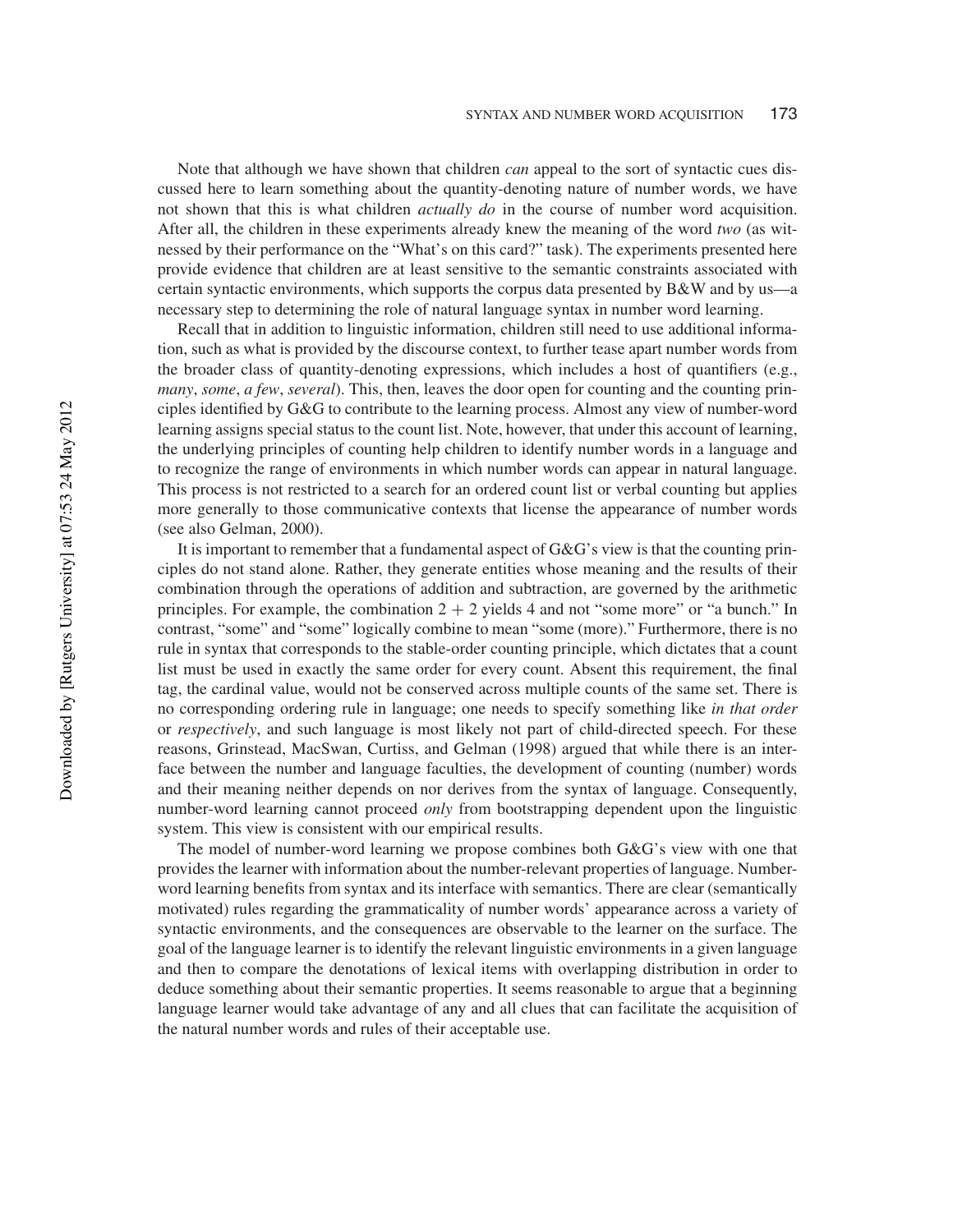#### ACKNOWLEDGMENTS

We gratefully acknowledge funding provided by NIH grant HD-057699 and a postdoctoral fellowship from the Rutgers Center for Cognitive Science to K. Syrett, NSF grant BCS 0545067 to J. Musolino, and NSF role grant 0529579 to R.Gelman. This work would not have been possible without the children and staff at Douglass Psychology Child Study Center, Lakeview Child Center at Lawrenceville, Pennington Presbyterian Nursery School, and Rutgers-Livingston Day Care Center. We are also thankful to audiences at BUCLD 2008, the 2009 University of Maryland Mayfest, and the Rutgers University Center for Cognitive Science, where portions of this work were presented. Allison McBride and Darlayne Addabbo helped collect and code data from undergraduate participants in the lab.

# **REFERENCES**

- Arunachalam, S., & Waxman, S. R. (2010). Meaning from syntax: Evidence from 2-year-olds. *Cognition*, *114*, 442–446. Barner, D., Libenson, A., Cheung, P., & Takasaki, M. (2009). Cross-linguistic relations between quantifiers and numerals in language acquisition: Evidence from Japanese. *Journal of Experimental Child Psychology*, *103*, 421–440.
- Bartsch, R., & Vennemann, T. (1972). The grammar of relative adjectives and comparison. *Linguistische Berichte*, *20*, 19–32.
- Bernal, S., Lidz, J., Millotte, S., & Christophe, A. (2007). Syntax constrains the acquisition of verb meaning. *Language Learning and Development*, *3*, 325–341.
- Bloom, L., Hood, L., & Lightbown, P. (1974). Imitation in language development: If, when and why. *Cognitive Psychology*, *6*, 380–420.
- Bloom, L., Lightbown, P., & Hood, L. (1975). Structure and variation in child language. *Monographs of the Society for Research in Child Development*, *40* (Serial No. 160).
- Bloom, P. (2000). *How children learn the meaning of words*. Cambridge, MA: MIT Press.
- Bloom, P., & Kelemen, D. (1995). Syntactic cues in the acquisition of collective nouns. *Cognition*, *56*, 1–30.
- Bloom, P., & Wynn, K. (1997). Linguistic cues in the acquisition of number words. *Journal of Child Language*, *24*, 511–533.
- Boersma, P., & Weenink, D. (2007). Praat: Doing phonetics by computer (Version 4.6.39) [Computer program]. Retrieved from http://www.praat.org/
- Booth, A. E., & Waxman, S. R. (2003). Mapping words to the world in infancy: Infants' expectations for count nouns and adjectives. *Journal of Cognition and Development*, *4*, 357–381.
- Booth, A. E., & Waxman, S. R. (2009). A horse of a different color: Specifying with precision infants' mapping of novel nouns and adjectives. *Child Development*, *80*, 15–22.
- Briars, D. J., & Siegler, R.S. (1984). A featural analysis of preschoolers' counting knowledge. *Developmental Psychology*, *20*, 607–618.
- Brown, R. (1957). Linguistic determinism and the part of speech. *Journal of Abnormal and Social Psychology*, *55*, l–5.
- Brown, R. (1973). *A first language: The early stages*. Cambridge, MA: Harvard University Press.
- Bultinck, B. (2005). *Numerous meanings: The meaning of English cardinals and the legacy of Paul Grice. Current research in the semantics*/*pragmatics interface*, Vol 15. Oxford, England: Elsevier.
- Carey, S. (2004). Bootstrapping and the origin of concepts. *Daedalus*, 59–68.
- Carey, S. (2009). Where our number concepts come from. *Journal of Philosophy*, *106*, 220–254.
- Carston, R. (1990). Quantity maxims and generalised implicature. *UCL Working Papers in Linguistics*, *2*, 1–31.
- Carston, R. (1998). Informativeness, relevance, and scalar implicature. In R. Carston & S. Uchida (Eds.), *Relevance theory: Applications and implications*. Amsterdam, The Netherlands: John Benjamins.
- Chierchia, G. (2006). Broaden your views: Implicatures of domain widening and the "logicality" of language. *Linguistic Inquiry*, *37*, 535–590.
- Clark, E., & Nikitina, T. (2009). One vs. more than one: antecedents to plural marking in early language acquisition. *Linguistics*, *47*, 103–139.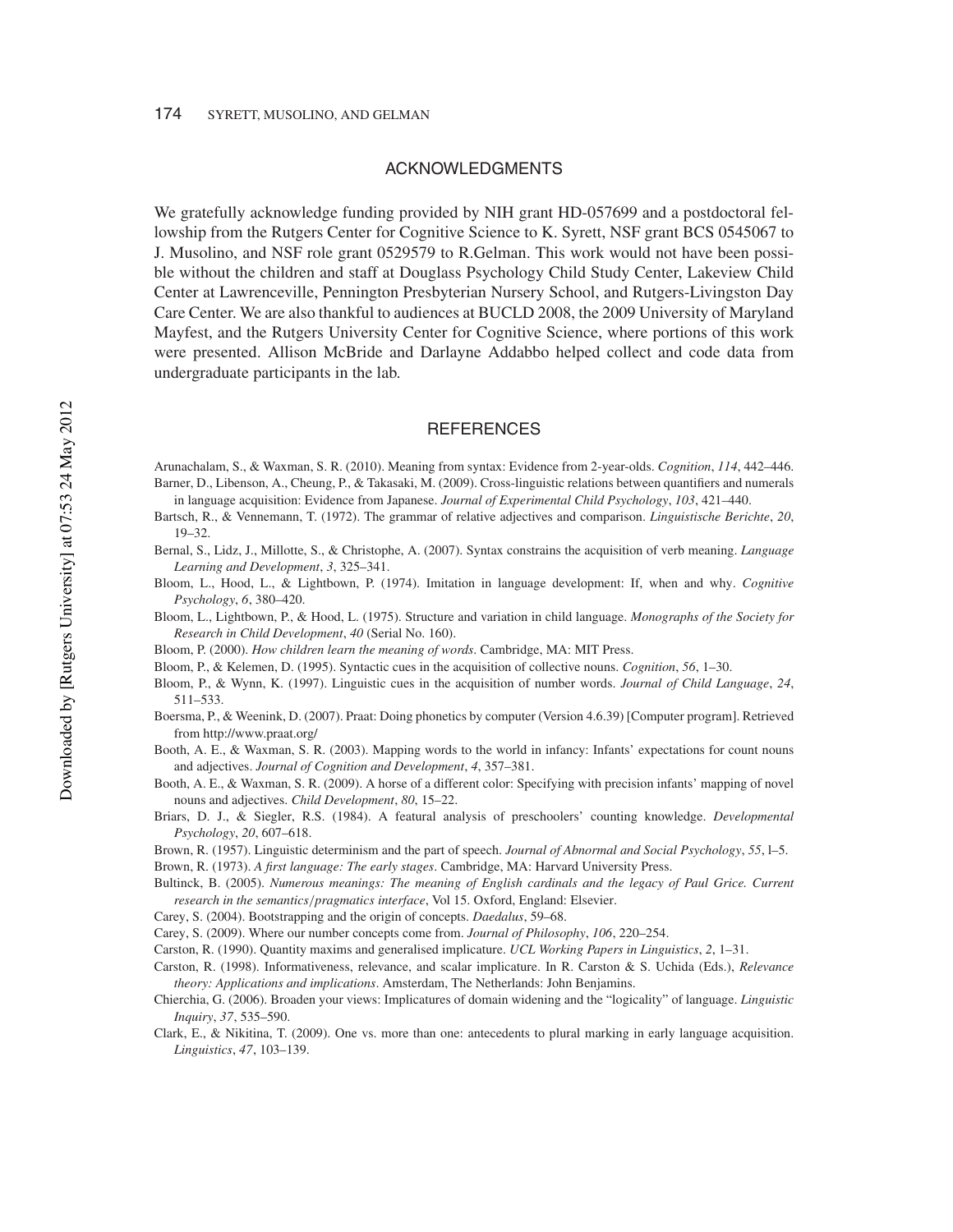- Clearfield, M., & Mix, K. (1999). Number versus contour length in infants' discrimination of small visual sets. *Psychological Science*, *10*, 408–411.
- Condry, K., & Spelke, E. (2008). The development of language and abstract concepts: The case of natural number. *Journal of Experimental Psychology: General*, *137*, 22–38.
- Cordes, S., & Gelman, R. (2005). The young numerical mind: What does it count? In J. Campbell (Ed.), *Handbook of mathematical cognition* (pp. 128–142). New York, NY: Psychology Press.
- Corver, N., & Zwarts, J. (2006). Prepositional numerals. *Lingua*, *116*, 881–835.
- Dale, P., & Fenson, L. (1996). Lexical development norms for young children. *Behavior Research Methods, Instruments, & Computers*, *28*, 125–127.
- Diesing, M. (1992). *Indefinites*. Cambridge, MA: MIT Press.
- Ferenz, K., & Prasada, S. (2002). Singular or plural? Children's knowledge of the factors that determine the appropriate form of count nouns. *Journal of Child Language*, *29*, 49–70.
- Fisher, C., Hall, D. G., Rakowitz, S., & Gleitman, L. R. (1994). When it is better to receive than to give: Syntactic and conceptual constraints on vocabulary growth. *Lingua*, *92*, 333–375.
- Fisher, C. (2002). Structural limits on verb mapping: The role of abstract structure in 2.5-year-olds' interpretations of novel verbs. *Developmental Science*, *5*, 55–64.
- Fox, D., & Hackl, M. (2006). The universal density of measurement. *Linguistics and Philosophy*, *29*, 537–586.
- Fuson, K. (1988). *Children's counting and concepts of number*. New York, NY: Springer-Verlag.
- Gazdar, G. (1979). *Pragmatics*. New York, NY: Academic Press.
- Gallistel, C. R., & Gelman, R. (2005). Mathematical cognition. In K. J. Holyoak & R. G. Morrison. *The Cambridge handbook of thinking and reasoning* (pp. 559–588). New York, NY: Cambridge University Press.
- Gelman, R. (1993). A rational-constructivist account of early learning about numbers and objects. In D. Medin (Ed.), *The psychology of learning and motivation Vol. 30* (pp. 61–96). New York, NY: Academic Press.
- Gelman, R. (2000). First principles organize attention to and learning about relevant data: Number and the animateinanimate distinction as examples. *Cognitive Science*, *14*, 79–106.
- Gelman, R., & Gallistel, C. R. (1978). *The child's understanding of number*. Cambridge, MA: Harvard University Press.
- Gelman, R., & Meck, E. (1983). Preschoolers' counting: Principles before skill. *Cognition*, *13*, 343–359.
- Gelman, R., & Greeno, J. G. (1989). On the nature of competence: Principles for understanding in a domain. In L. B. Resnick (Ed.), *Knowing and learning: Essays in honor of Robert Glaser* (pp. 125–186). Hillsdale, NJ: Erlbaum Associates.
- Geurts, B. (2006). Take 'five.' The meaning and use of a number word. In S. Vogeleer & L. Tasmowski (Eds.), *Nondefiniteness and plurality* (pp. 311–329). Amsterdam, The Netherlands: John Benjamins.
- Gillette, J., Gleitman, H., Gleitman, L. R., & Lederer, A. (1999). Human simulations of vocabulary learning. *Cognition*, *73*, 135–176.
- Gleitman, L. R. (1990). The structural sources of word meaning. *Language Acquisition*, *1*, 3–55.
- Golinkoff, R. M., Hirsh-Pasek, K., Cauley, K. M., & Gordon, L. (1987). The eyes have it: Lexical and syntactic comprehension in a new paradigm. *Journal of Child Language*, *14*, 23–45.
- Greeno, J. G., Riley, M. S., & Gelman, R. (1984). Conceptual competence for children's counting. *Cognitive Psychology*, *16*, 94–143.
- Grice, P. (1989). *Studies in the way of words*. Cambridge, MA: Harvard University Press.
- Grinstead, J., MacSwan, J., Curtiss, S., & Gelman, R. (1998). The independence of language and number. In A. Greenhill, M. Hughes, H. Littlefield, & H. Walsh (Eds.), *Proceedings of the 22nd Annual Boston University Conference on Language Development* (pp. 303–313). Somerville, MA: Cascadilla Press.
- Hall, D. G., Lee, S. C., & Bélanger, J. (2001). Young children's use of syntactic cues to learn proper names and count nouns. *Developmental Psychology*, *37*, 298–307.
- Hirsh-Pasek, K., & Golinkoff, R. M. (1996). *The origins of grammar*. Cambridge, MA: MIT Press.
- Hollich, G., Rocroi, C., Hirsh-Pasek, K., & Golinkoff, R. M. (1999). Testing language comprehension in infants: Introducing the split-screen preferential-looking paradigm. Poster presented at the *Biennial Meeting of the Society for Research on Child Development,* April 15–18, Albuquerque, NM.
- Horn, L. (1972). *On the semantic properties of the logical operators in English*. (Doctoral dissertation). University of California, Los Angeles.
- Horn, L. (1989). *A natural history of negation*. Chicago, IL: University of Chicago Press.
- Ionin, T., & Matushanksy, O. (2006). The composition of complex cardinals. *Journal of Semantics*, *23*, 315–360.